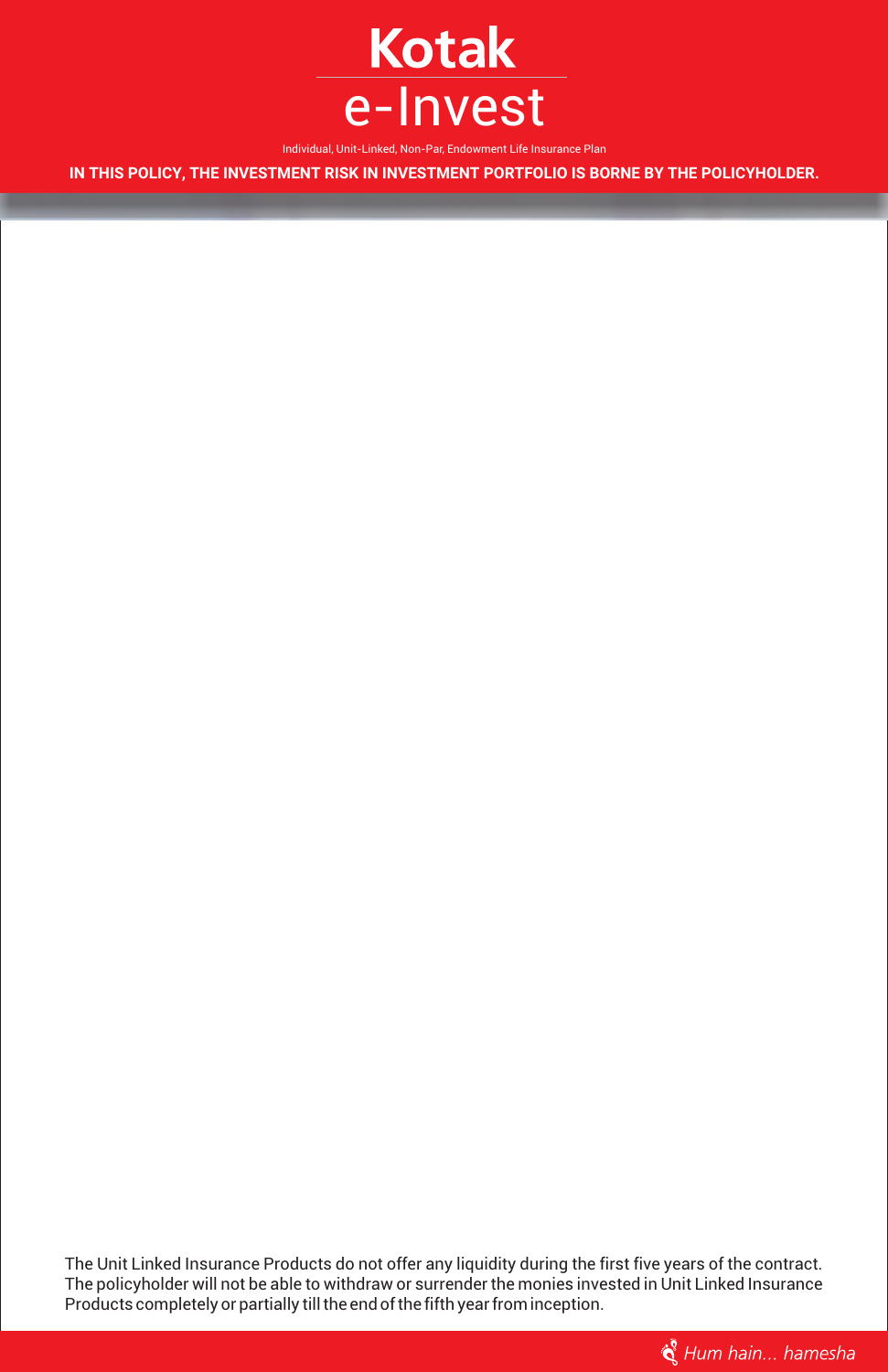

## **Kotak e-Invest**

Individual, Unit-Linked, Non-Par, Endowment Life Insurance Plan

You have your goals set in life and are working hard to achieve them. In this journey, it is important that your hard earned money is invested in the right funds at minimal cost. Keeping this in mind, Kotak Life Insurance introduces Kotak e-Invest - a comprehensive Unit Linked Life Insurance Plan that can be customized as per your goals and requirements.

To take care of various needs, we have designed an insurance plan that can be customized to meet your needs- whether it is protection ; investment; financial security for child; retirement planning  $-$  this is an all in one solution. The plan offers cover to financially support your family in case of your unfortunate demise. As a responsible parent, 'Rising Star' plan option ensures your child's future is not compromised in your absence. Benefits under 'Retire Rich' option ensure your lifestyle is not compromised even after you call it a day at work. These, along with unmatched combination of strategies and flexibilities ensure your goals are achieved no matter what.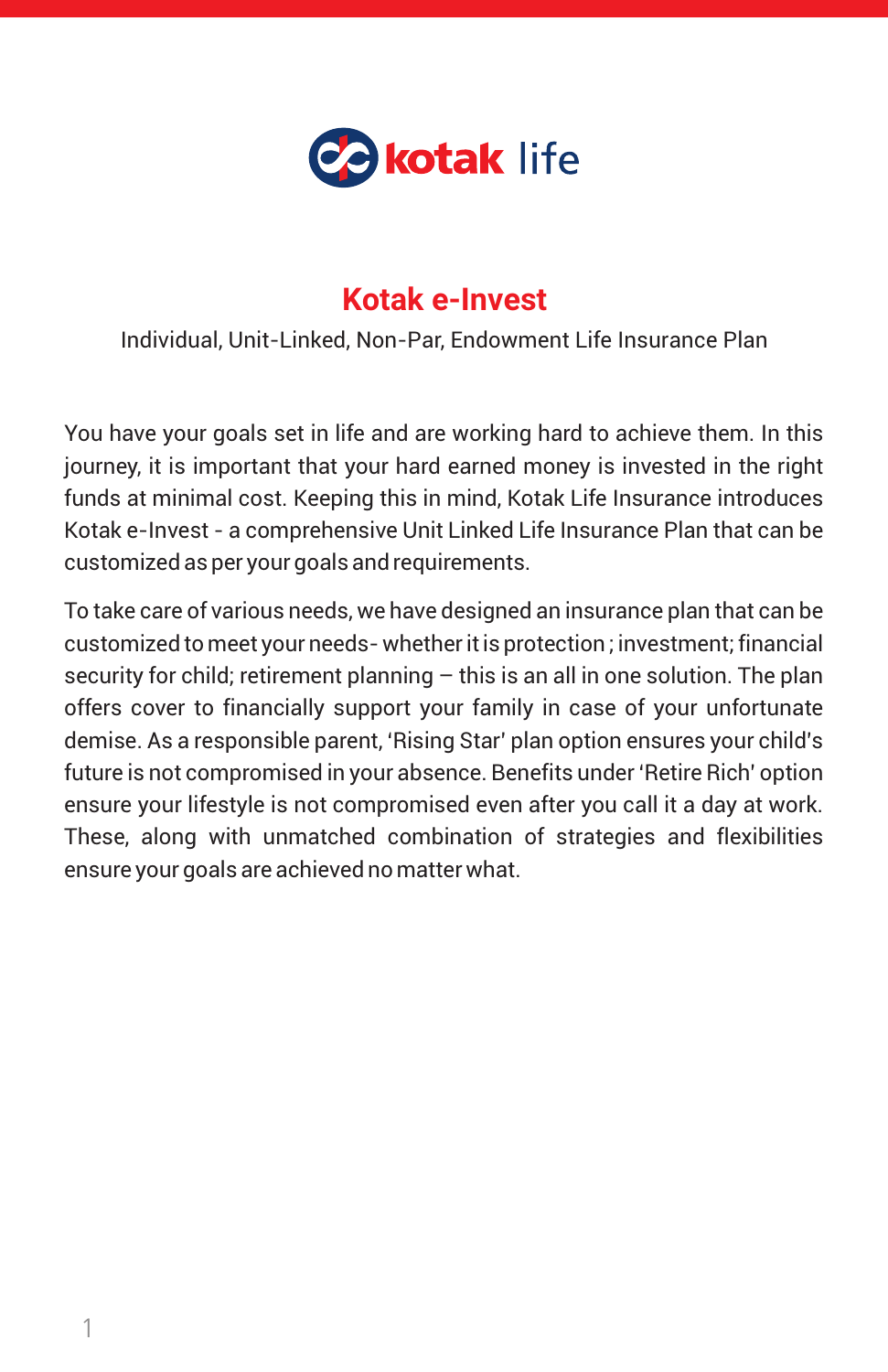# **Key Advantages**

- 100% allocation of your premiums
- Yearly Additions starting from end of  $6<sup>th</sup>$  policy year onwards till maturity or death whichever is earlier based on the plan options.
- 25% to 200% of Life Cover charges deducted will be added to your fund value (if applicable).
- Rising Star option offers Triple Protection Benefit on parent's death through lump sum payout, monthly income and policy continuation till maturity
- Retire Rich Option cover till the age of 99 years
- Retirement Income along with Income Booster ensures your expenses after Retirement are taken careof
- Provides flexibility to choose from two Investment Strategies
- Option of additional protection through optional riders

### **Plan Options**

#### **I. Maximizer:**

This option is aimed at maximizing your returns for the money invested.

#### **II. Rising Star:**

This option is ideal for you as a parent to fulfill your Child's dreams, aspirations and goals. While the money invested will help to maximize your earnings, the earnings are not compromised in case of your unfortunate demise. As death benefit, Basic Sum Assured under the plan is paid as lump sum to your child who will be the Beneficiary (or the Appointee in case the Child is a minor) in the Plan. In addition to this, Monthly Income for the remaining policy term (minimum of 36 months and maximum of 120 months) ensures a Regular Income to your family. Furthermore, Company waives off all future premiums and Policy continues till Maturity. The Yearly Additions will continue to be applicable. At maturity, the corpus will be paid to the Beneficiary.

#### **III. Retire Rich:**

This option covers you till the age of 99 years. You have an option to avail Retirement Income in the form of Systematic Withdrawal any time after the policy anniversary immediately following completion of age of 60 years. Income Booster of additional 0.5% p.a. to the percentage you have already selected for Retirement Income ensures you do not compromise on your lifestyle even after retirement.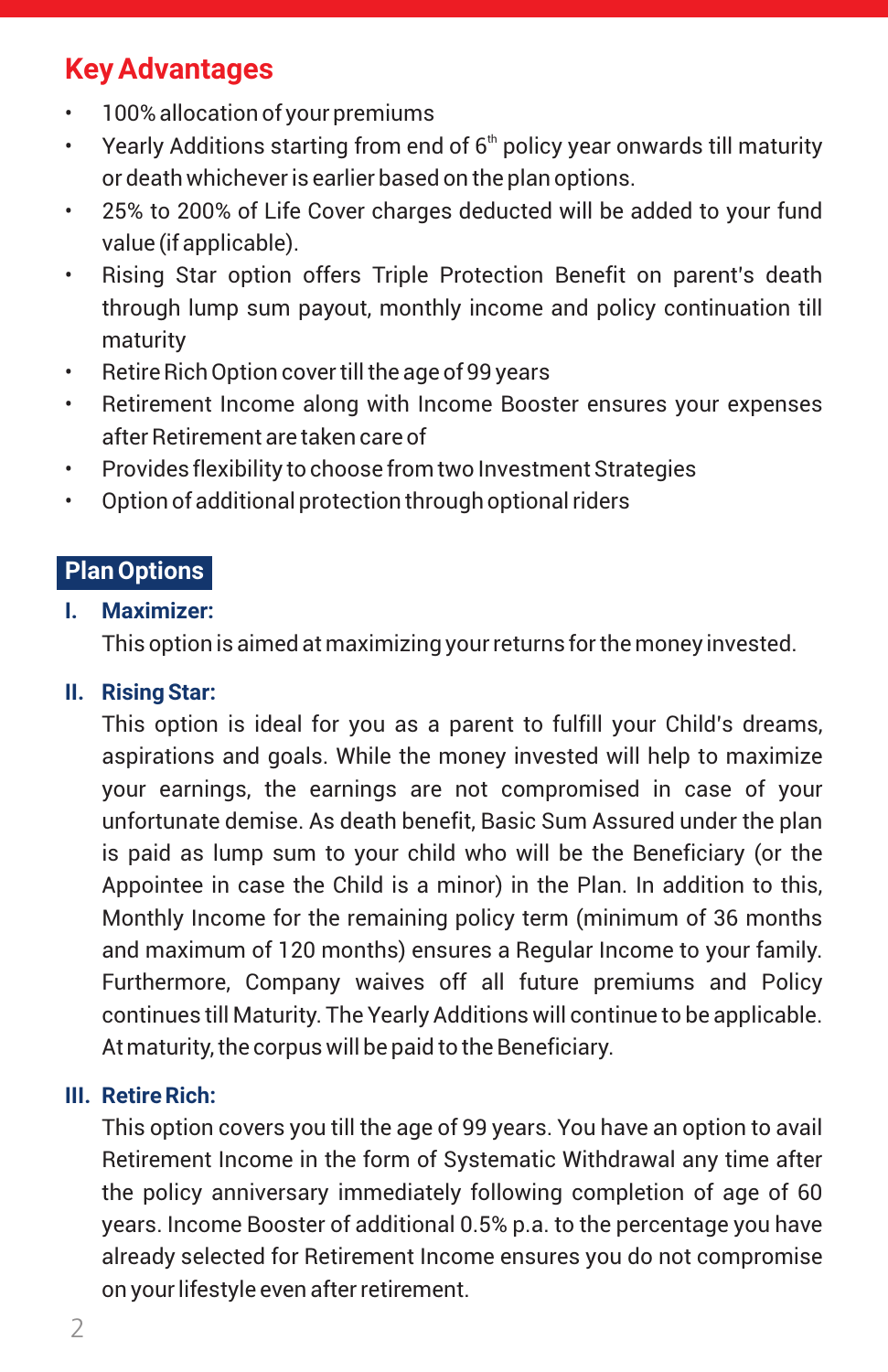### **Yearly Additions**

Starting from end of  $6<sup>th</sup>$  Policy year, till maturity or death whichever is earlier, 3% of Annual Premium is infused into the Fund at the end of each policy year.

### **Note:**

- 1. The Yearly Additions shall be added to fund(s) based on the applicable unit price(s), provided all due premiums have been paid in full and the policy is in-force.
- 2. In case of any alteration done on premium, annual premium effective at the beginning of the policy year is considered for calculation of yearly additions.
- 3. In case of Rising Star Option, Yearly additions will be infused from end of  $6<sup>th</sup>$  policy year onwards till maturity irrespective death of life insured provided all the due premiums have been paid till the date of death.

### **Return of Mortality Charge (ROMC)**

### **For Plan Option – Maximizer**

On survival of Life Assured till Maturity, on the maturity date, a percentage of the total amount of Mortality Charges deducted in respect of life cover provided throughout the Policy Term will be added back to the Fund Value based on the Policy Term chosen. The Percentage varies based on the Age at Entry of Life Assured and the Policy Term chosen, as shown below:-

| <b>Policy Term</b> | <b>ROMC as % of Sum of mortality charges</b> |                                        |                                   |  |  |  |  |
|--------------------|----------------------------------------------|----------------------------------------|-----------------------------------|--|--|--|--|
|                    | <b>Age at Entry</b><br>$\leq 50$ years       | <b>Age at Entry</b><br>$51 - 55$ years | <b>Age at Entry</b><br>$55$ years |  |  |  |  |
| 10 years           | 150%                                         | 50%                                    | 25%                               |  |  |  |  |
| 12 years           | 160%                                         | 50%                                    | 25%                               |  |  |  |  |
| 15 years           | 175%                                         | 50%                                    | 25%                               |  |  |  |  |
| 20 years           | 200%                                         | 50%                                    | 25%                               |  |  |  |  |

### **For Retire Rich option**

At the end of policy year following  $60<sup>th</sup>$  birthday of Life Assured, a % of total amount of mortality charges deducted in respect of life cover till then will be added back to the Fund Value. Such percentages vary based on number of years completed as at the end of policy year coinciding or immediately following 60th birthday of Life Assured.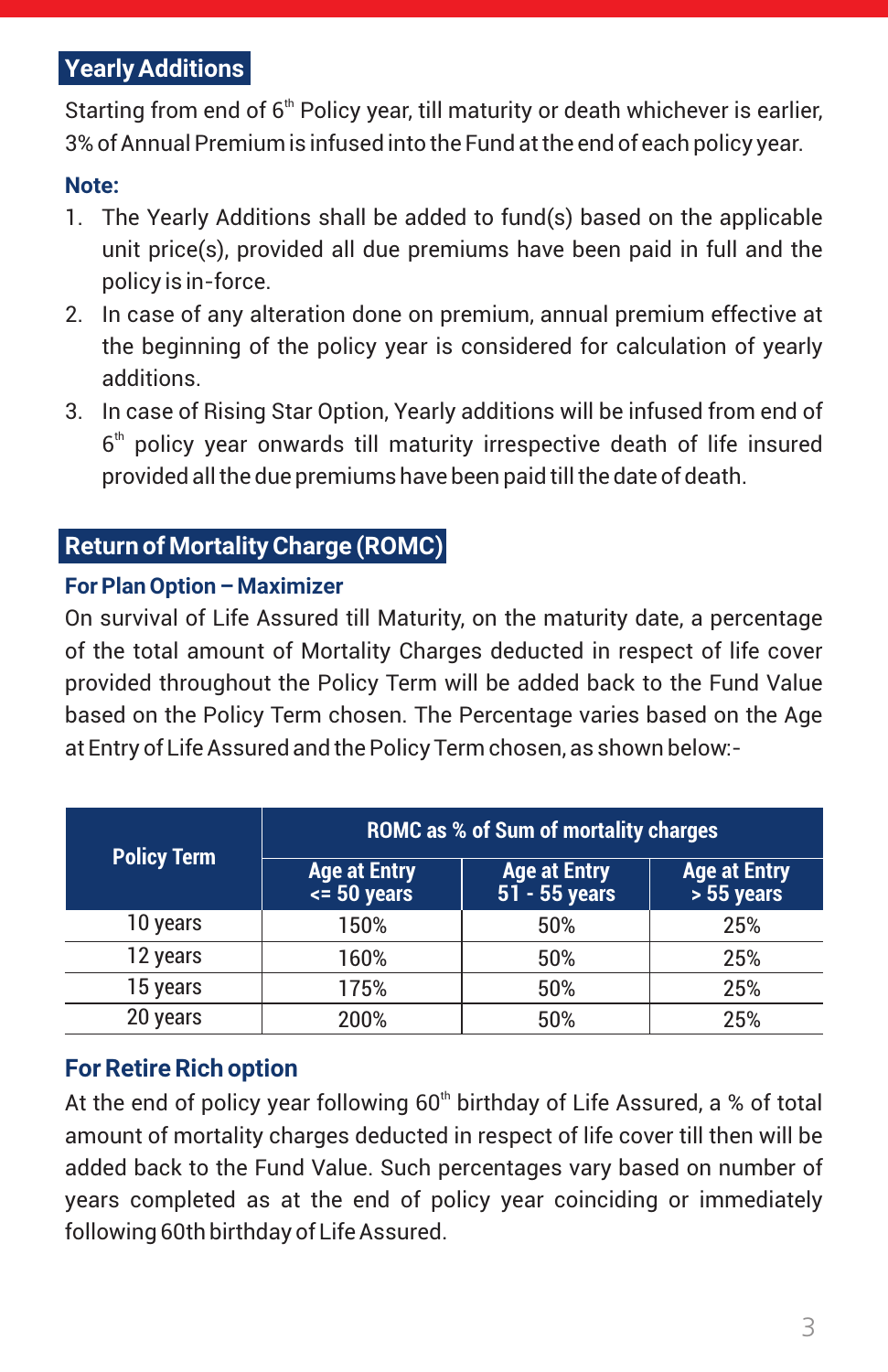| No. of years completed as on date of<br><b>ROMC</b> infusion | <b>ROMC</b> |
|--------------------------------------------------------------|-------------|
| $10 - 11$ years                                              | 150%        |
| 12 - 14 years                                                | 160%        |
| 15 - 19 years                                                | 175%        |
| 20 years & above                                             | 200%        |

ROMC is not applicable under Rising Star plan option.

### **Note:**

- 1) The Benefit is not applicable in case of a Surrendered, Discontinued or Reduced paid up policies. However, the benefit will be payable if all due Premiums under the policy have been paid up to date.
- 2) ROMC Amount will be allocated to the fund(s) in the same proportion of the Fund Value as available on the due date of ROMC.
- 3) ROMC will be excluding any rider charge & extra mortality charge. Goods and Services Tax & Cess levied on the charges will not be added back. The taxes are subject to changes in tax laws

### **Retirement Income and Income Booster**

- In order to take care of Retirement needs, Policyholder has an option to receive income any time after the policy anniversary immediately following completion of 60 years of the Life assured.
- Retirement Income is in the form of Systematic Withdrawals and will be expressed as a Percentage of the Fund Value.
- Policyholder needs to choose any percentage ranging from 1 to 12% (in multiples of 1%) and the Frequency of payment - yearly, half-yearly, quarterly or monthly.
- Policyholder has an option to choose the Retirement Income percentage, 30 days prior to start of Retirement Income, by intimating the company.

### **Note:**

- 1. Retirement Income is a Systematic Withdrawal where no partial withdrawal charges are applicable.
- 2. Retirement Income will be paid over the remaining Policy Term or till the policyholder terminates the option, subject to availability of fund and the policy being in force. The Fund Value after payment of Retirement Income instalments should not drop below 105% of the Total Premiums paid till date.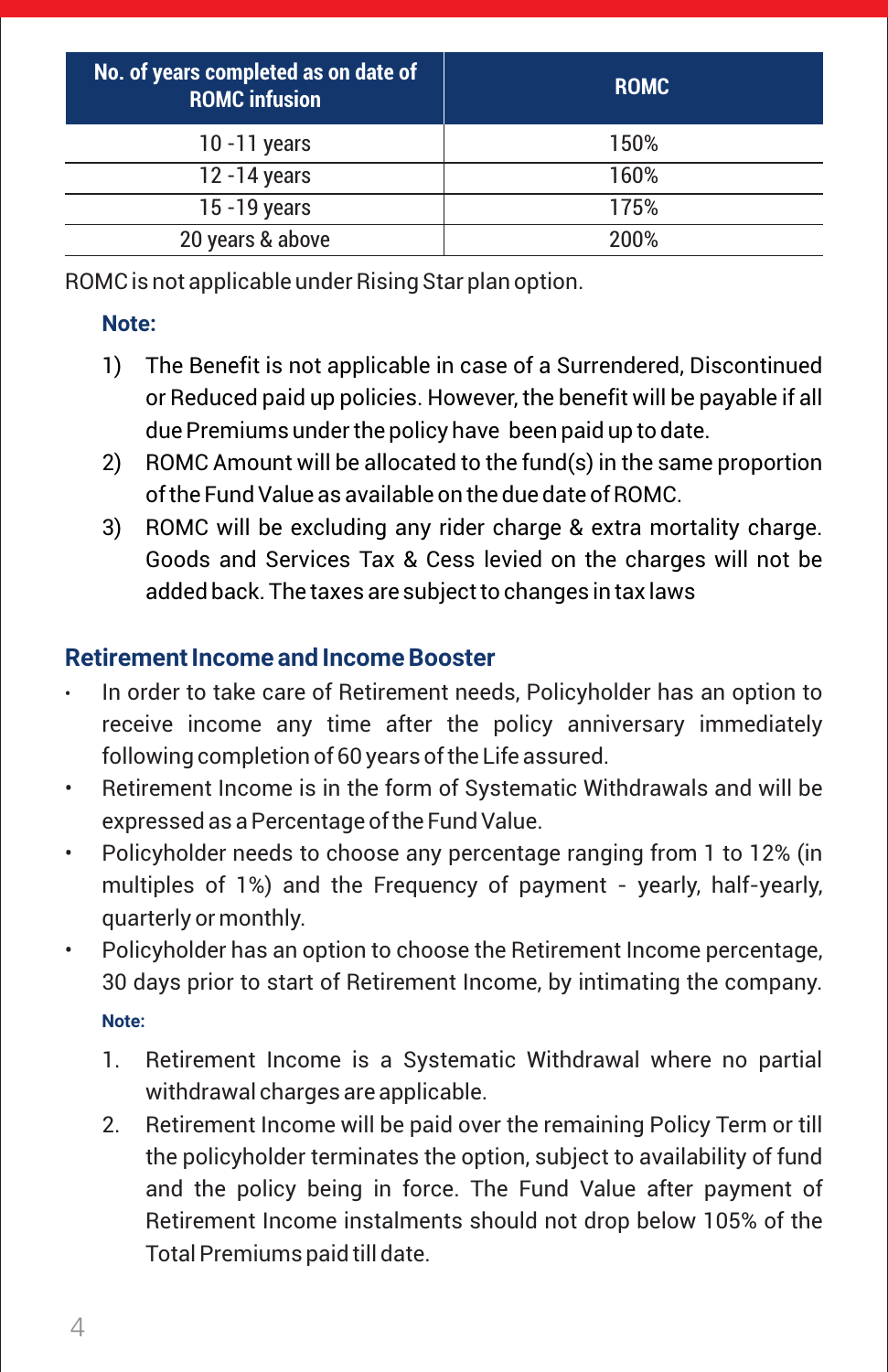- 3. Once the Fund Value drops to 105% of Total premiums, the Retirement Income terminates while the policy will still be in force. Policyholder has an option to start the Income payout again once the Fund Value grows beyond 105% of Total premiums by informing the Company 15 days prior to next policy anniversary.
- 4. The Income instalment will be paid by redeeming Units from the funds in the same proportion as the Fund Value in each Fund and will be redeemed at the Unit Price applicable on the date of each Income instalment.
- 5. Partial Withdrawals are allowed during the Retirement Income Period also.
- 6. Policyholder has an option to change the percentage chosen or the frequency of payout anytime during the Policy Term even after start of the Income payout by informing the Company 15 days prior to next policy anniversary. Once the percentage is changed, the Income booster will again start afresh. However, the Income booster will not be affected by change in Frequency of payout.
- 7. Policyholder also has an option to exit out of the Retirement Income option as well as to avail the option again during the Policy term. In case of Policyholder wants to opt for Retirement Income again, policyholder will need to intimate the Company 15 days prior to next policy anniversary.
- 8. Given that the retirement income period starts after the end of lockin period, the Policyholder will also have the option to withdraw the Fund Value completely as Surrender Benefit any time during the Retirement Income period
- 9. Retirement Income is also applicable for In-force and Reduced Paid Up polices subject to the terms and conditions mentioned above.
- 10. Applicable charges shall be deducted during this period. Refer point 3 under Terms & Conditions for applicable charges for Reduced Paid-Up policies.

### **Investment Strategies**

This plan enables you to choose the funds that suit your risk-return profile. It offers you the flexibility to choose from 2 Investment Strategies: (1) Self-Managed Strategy and (2) Age Based Strategy.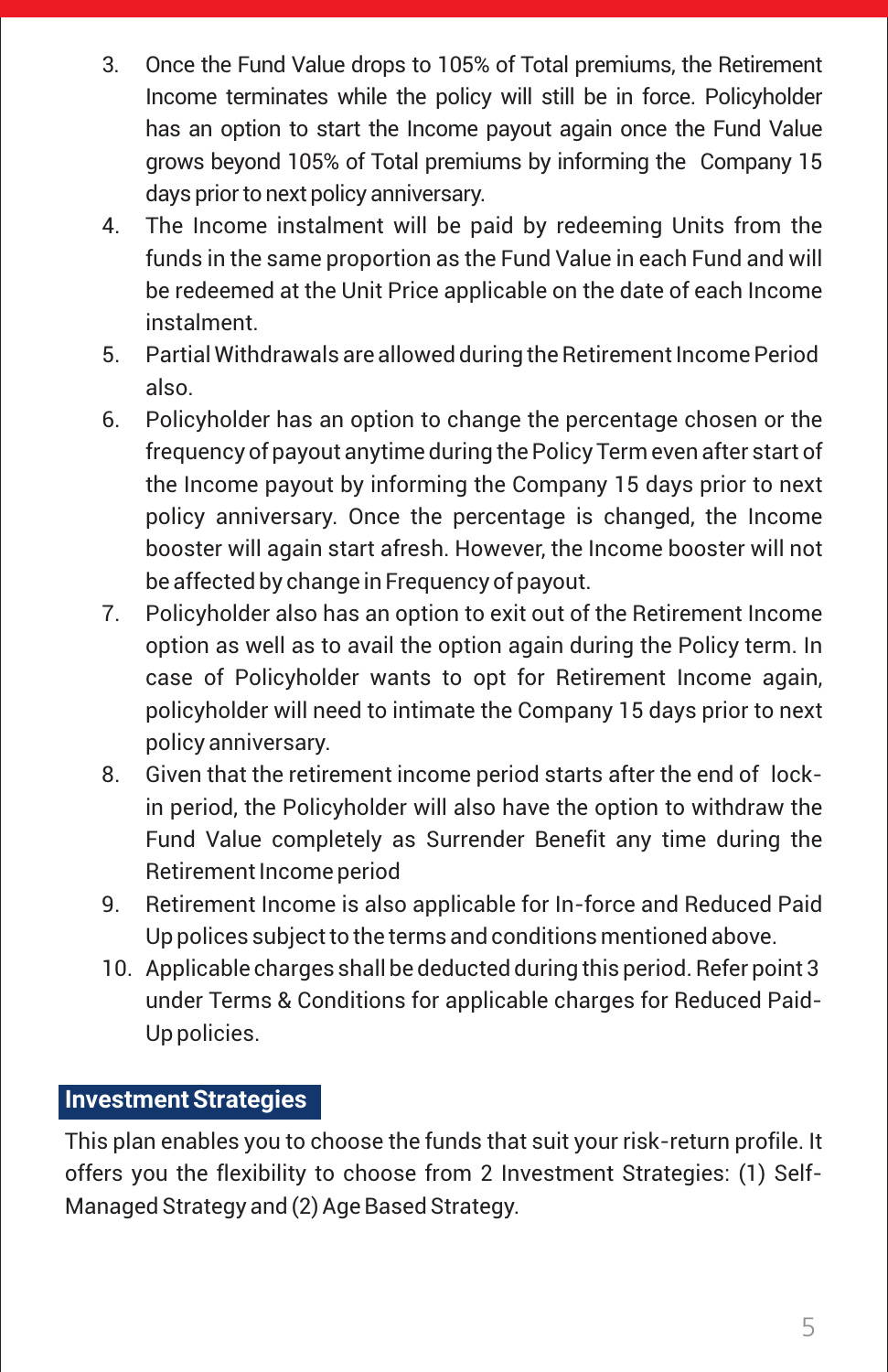### **1. Self-Managed Strategy:**

This strategy offers you the flexibility to choose from a wide range of fund options that will help to maximize your earnings potential. The available fund options will allow you to balance your risk profile with the tenure of your investment.

| <b>Fund Options</b>                                                                       | <b>Investment</b><br><b>Objective</b>                                                                                                                                                           | <b>Risk-Return</b><br><b>Profile</b> | <b>Equity</b>  | <b>Debt</b>  | <b>Money</b><br><b>Market</b> |
|-------------------------------------------------------------------------------------------|-------------------------------------------------------------------------------------------------------------------------------------------------------------------------------------------------|--------------------------------------|----------------|--------------|-------------------------------|
| Classic<br><b>Opportunities</b><br>Fund (ULIF-033-<br>16/12/09-<br>CLAOPPFND-<br>107)     | Aims to maximize<br>opportunity for long<br>term capital growth,<br>by holding a<br>significant portion in a<br>diversified and flexible<br>mix of large / medium<br>sized company<br>equities. | Aggressive                           | 75%-<br>100%   | $0\% - 25\%$ | 0%-25%                        |
| <b>Frontline Equity</b><br>Fund (ULIF-034-<br>17/12/09-<br>FRLEQUFND-<br>107)             | Aims for a high level<br>of capital growth for<br>you, by holding a<br>significant portion in<br>large sized company<br>equities                                                                | Aggressive                           | 60%-<br>100%   | 0%-40%       | 0%-40%                        |
| <b>Balanced Fund</b><br>(ULIF-037-<br>21/12/09-<br>BALKFND-107)                           | Aims for moderate<br>growth for you by<br>holding a diversified mix<br>of equities and fixed<br>interest instruments.                                                                           | Moderate                             | $30% -$<br>60% | 20%-<br>70%  | $0\% - 40\%$                  |
| <b>Dynamic Bond</b><br>Fund (ULIF-015-<br>15/04/04-<br>DYBNDFND-107)                      | Aims to preserve<br>capital by investing in<br>high quality corporate<br>bonds and generating<br>relatively higher fixed<br>returns                                                             | Conservative                         |                | 60%-<br>100% | $0\% - 40\%$                  |
| <b>Dynamic Floating</b><br>Rate Fund (ULIF-<br>020-07/12/04-<br><b>DYFLTRFND-</b><br>107) | Aims to minimize the<br>downside of interest<br>rate risk by investing<br>in floating rate debt<br>instruments that<br>give returns in line<br>with interest rate<br>movements                  | Conservative                         |                | 60%-<br>100% | $0\% - 40\%$                  |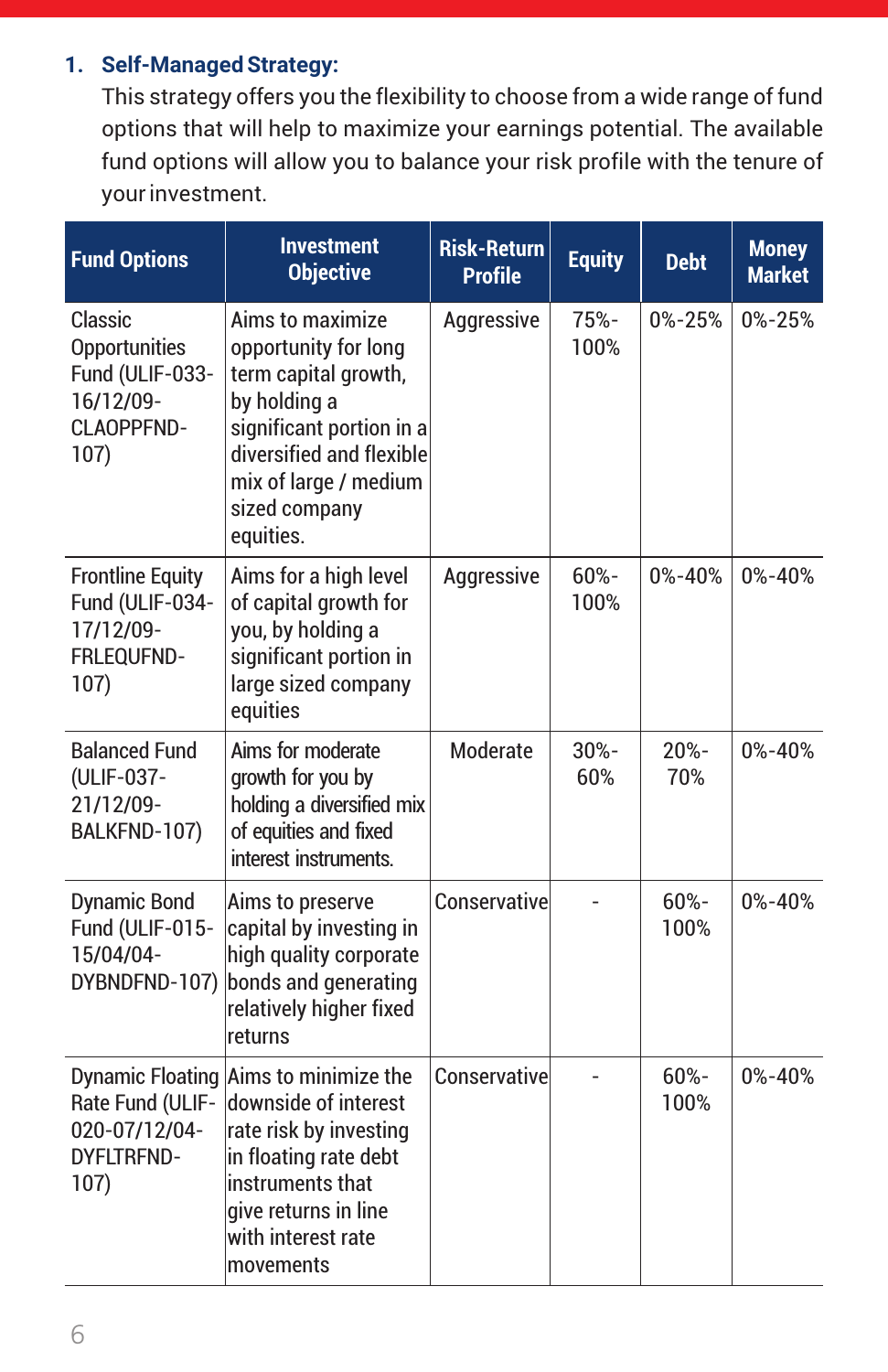| <b>Dynamic Gilt</b><br>Fund (ULIF-006-<br>27/06/03-<br>DYGLTFND-107)            | Aims to provide safety Conservative<br>to capital by investing<br>in Govt. Securities<br>where default risk is<br>close to zero |               | $80% -$<br>100% | $0\% - 20\%$ |
|---------------------------------------------------------------------------------|---------------------------------------------------------------------------------------------------------------------------------|---------------|-----------------|--------------|
| <b>Money Market</b><br>Fund (ULIF-041-<br>05/01/10-<br><b>MNMKKFND-</b><br>107) | Aims to protect your<br>capital and not have<br>downside risks.                                                                 | <b>Secure</b> |                 | 100%         |

Money Market Fund (ULIF-041-05/01/10-MNMKKFND-107) is the Default Fund in case of closure or modification of any fund offered under this product unless a specific fund is opted for by the Policyholder.

Note: In the Scenario where the funds attached to the Product Kotak e-Invest (UIN: 107L121V01) approved by the Board of the insurer, does not comply with Regulation 8 of Schedule I of the IRDAI (Investment) Regulations, 2016 read with the Master Circular  $-$  Investment issued thereunder, the policyholder will be given a free switches to fund which has similar fund objective / risk profile with same or lower fund management charge (FMC) in compliance with Regulation 8 of Schedule I of the IRDAI (Investment) Regulations, 2016.

Also if there are no similar fund with similar risk profile, the Policyholders will be given an option to choose from the following alternative funds with same or lower FMC.

| <b>SFIN No</b>                  | <b>Name of the Fund</b>           | <b>Risk Profile</b> |
|---------------------------------|-----------------------------------|---------------------|
| ULIF-034-17/12/09-FRLEQUFND-107 | <b>Frontline Equity Fund</b>      | Aggressive          |
| ULIF-033-16/12/09-CLAOPPFND-107 | <b>Classic Opportunities Fund</b> | Aggressive          |
| ULIF-015-15/04/04-DYBNDFND-107  | <b>Dynamic Bond Fund</b>          | Conservative        |
| ULIF-020-07/12/04-DYFLTRFND-107 | <b>Dynamic Floating Rate Fund</b> | Conservative        |
| ULIF-006-27/06/03-DYGLTFND-107  | <b>Dynamic Gilt Fund</b>          | Conservative        |
| ULIF-037-21/12/09-BALKFND-107   | <b>Balanced Fund</b>              | Moderate            |
| ULIF-041-05/01/10-MNMKKFND-107  | <b>Money Market Fund</b>          | Secure              |

The switching can be made to the one of the following funds. The default fund shall be Money Market Fund.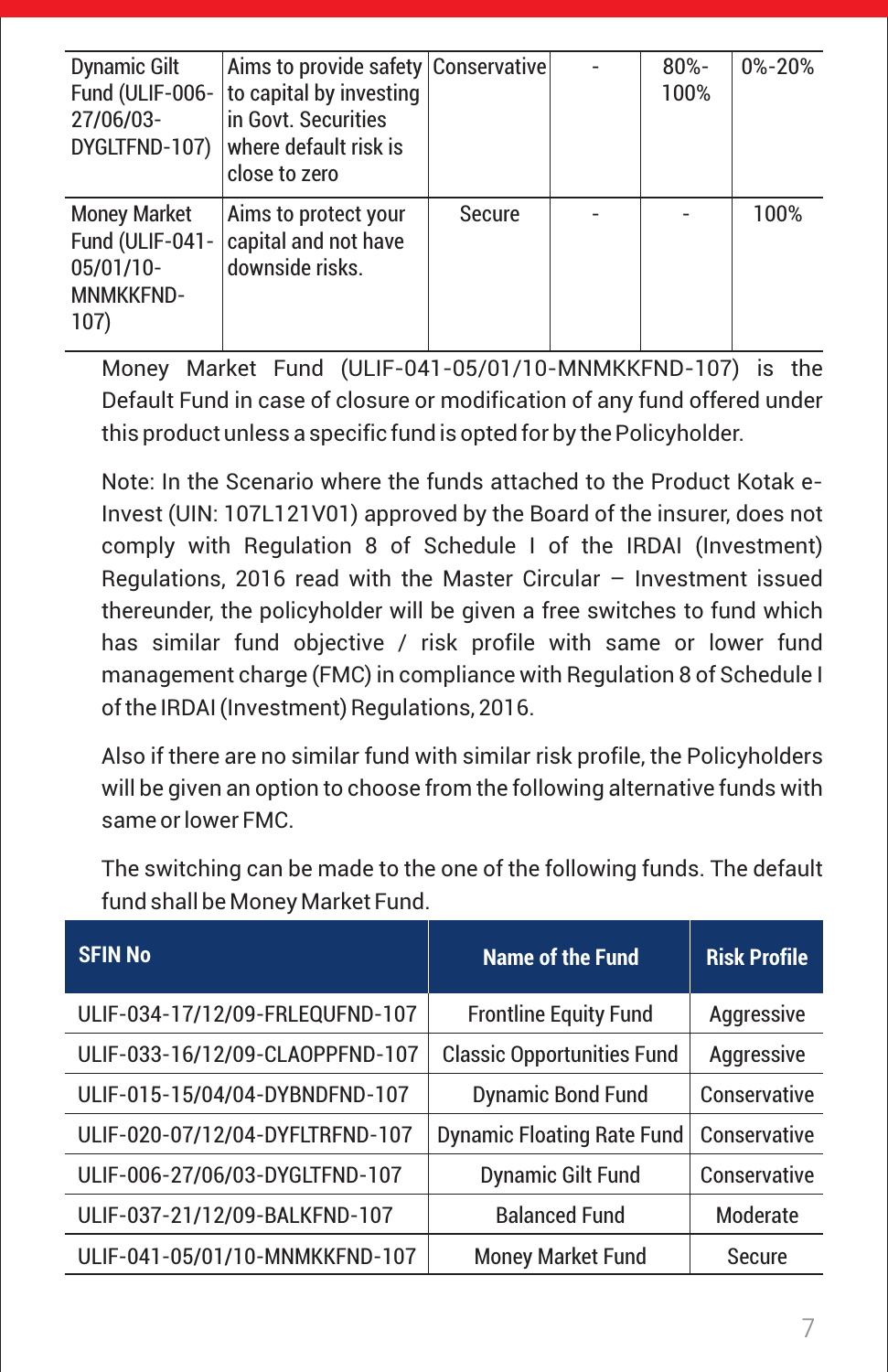### **2. Age Based Strategy:**

Financial requirements keep changing with age and your life stage, hence your investments must be attuned to adapt to your changing needs. This strategy is a unique and personalized strategy that will help you to create an ideal balance between equity and debt, based on your age and risk appetite viz. Aggressive, Moderate and Conservative.

Based on your age and chosen risk appetite, allocation is done between Classic Opportunities Fund and Dynamic Bond Fund. This strategy cannot be opted in the last policy year.

Following is the how the allocation happens between the funds with progress in age under each Risk Appetite:

| Age of Life Insured (years) | <b>Classic Opportunities Fund</b> | <b>Dynamic Bond Fund</b> |
|-----------------------------|-----------------------------------|--------------------------|
| $0 - 25$                    | 80%                               | 20%                      |
| $26 - 35$                   | 70%                               | 30%                      |
| $36 - 45$                   | 60%                               | 40%                      |
| $46 - 50$                   | 50%                               | 50%                      |
| 51 onwards                  | 40%                               | 60%                      |

### **Aggressive**

#### **Moderate**

| Age of Life Insured (years) | <b>Classic Opportunities Fund</b> | <b>Dynamic Bond Fund</b> |
|-----------------------------|-----------------------------------|--------------------------|
| $0 - 25$                    | 70%                               | 30%                      |
| $26 - 35$                   | 60%                               | 40%                      |
| $36 - 45$                   | 50%                               | 50%                      |
| $46 - 50$                   | 40%                               | 60%                      |
| 51 onwards                  | 30%                               | 70%                      |

#### **Conservative**

| Age of Life Insured (years) | <b>Classic Opportunities Fund</b> | <b>Dynamic Bond Fund</b> |
|-----------------------------|-----------------------------------|--------------------------|
| $0 - 25$                    | 60%                               | 40%                      |
| $26 - 35$                   | 50%                               | 50%                      |
| $36 - 45$                   | 40%                               | 60%                      |
| $46 - 50$                   | 30%                               | 70%                      |
| 51 onwards                  | <b>20%</b>                        | 80%                      |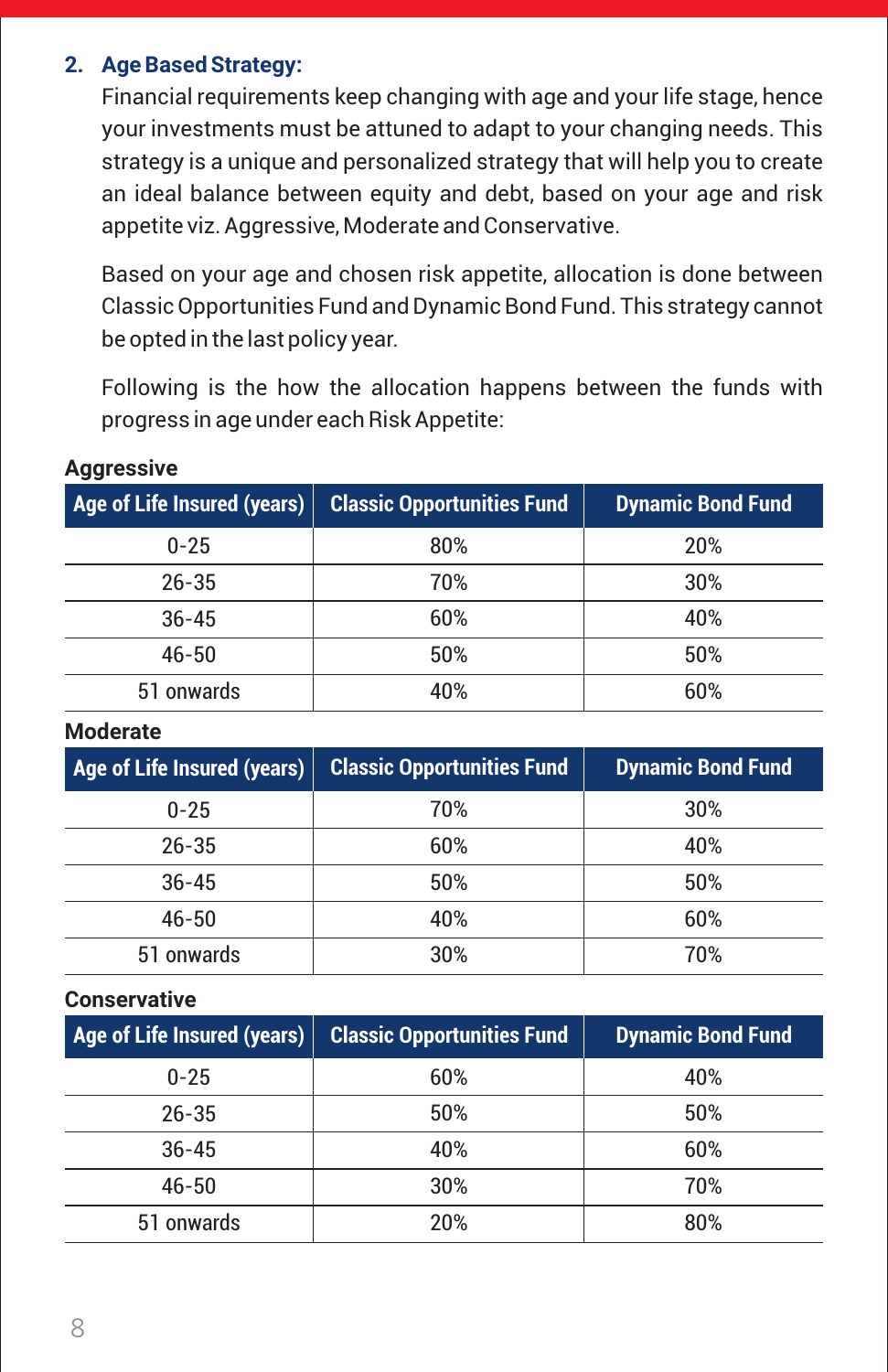In case you wish to change the Risk Appetite during the policy term, you can do so only 4 times in a policy year free of cost through a written request which shall be effective from next month-versary (monthly policy anniversary). Whenever the Risk Appetite is changed, the fund allocation as per the opted Risk Appetite chosen will continue till 1 policy year before maturity unless changed.

### **In case of Rising Start option:**

Upon death of life Assured during the policy term the age based strategy will be converted to self-managed strategy by default. The confirmation on the funds to be invested in to be provided by the Nominee/Appointee (in case nominee is a minor)

### **Monthly rebalancing:**

On a monthly basis, units shall be rebalanced as necessary to achieve the above proportions of the Fund Value in the identified funds. The rebalancing of units shall be done on the month-versary (monthly policy anniversary). The above proportions shall apply until the last 12 Policy months are remaining.

### **Safety on maturity:**

As the Policy approaches the Maturity date, to ensure that short-term market volatility does not affect the accumulated savings, the total corpus will be transferred from the above funds to the Money Market Fund during last 12 Policy months in the manner as mentioned below:

| <b>Policy Month</b>                          | $\mathcal{P}$ | c                                                              | 5 |  |  | ٦ ∩ |     |  |
|----------------------------------------------|---------------|----------------------------------------------------------------|---|--|--|-----|-----|--|
| <b>Proportion of</b><br>units<br>transferred |               | $1/12$ $1/11$ $1/10$ $1/9$ $1/8$ $1/7$ $1/6$ $1/5$ $1/4$ $1/3$ |   |  |  |     | 1/2 |  |

The Policyholder shall also have the option to switch to Self-Managed Strategy.

### **Option of additional protection through optional riders**

You have the option of increasing your protection cover with the following two optional riders:

**1. Kotak Accidental Death Benefit Rider (Linked):** By attaching Kotak Accidental Death Benefit Rider to the base plan, you can enhance the existing protection available under base plan at minimal charge. In case of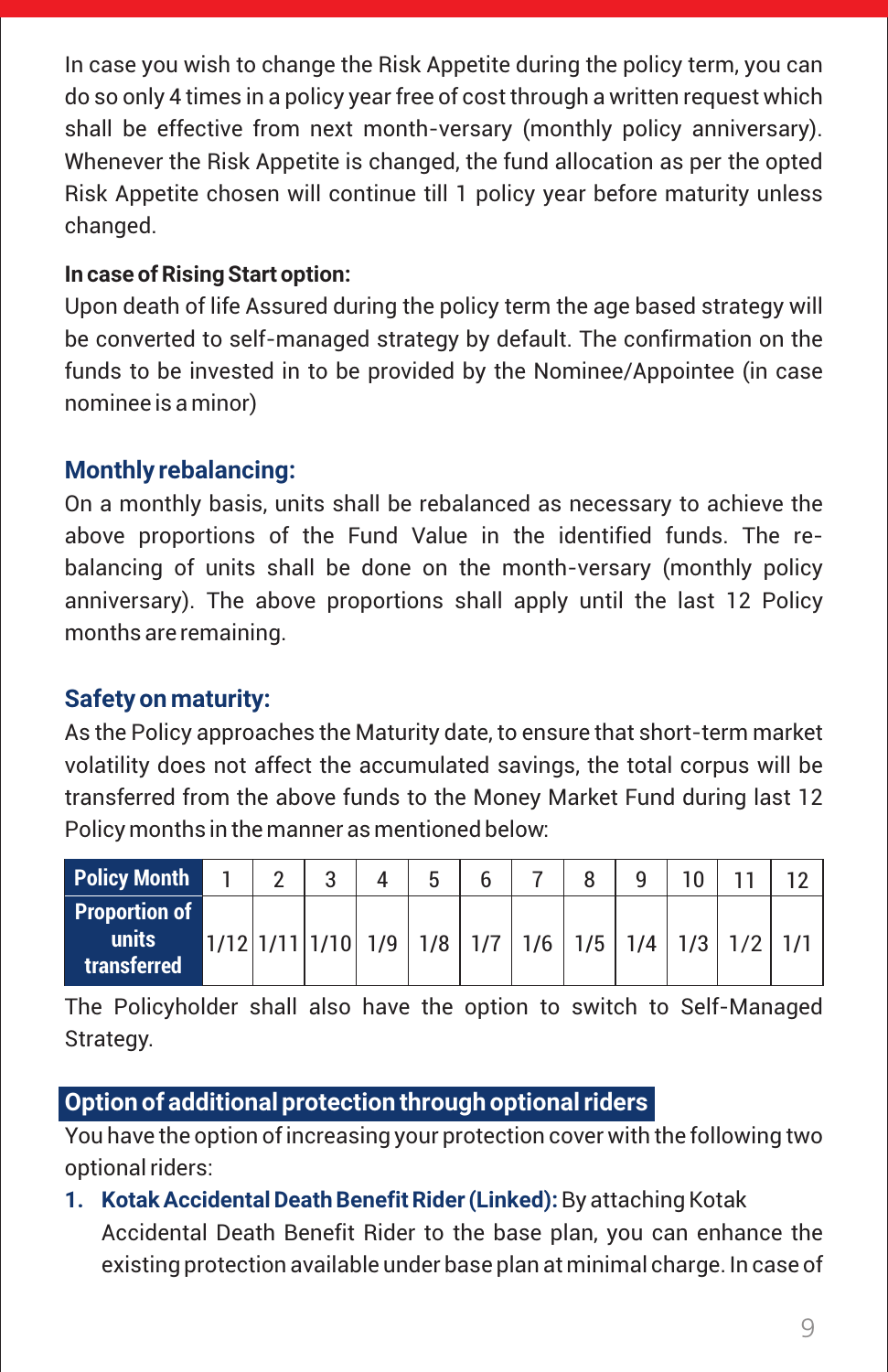unfortunate demise of the life insured due to accident\* during the Rider benefit term, Rider Sum Assured will become payable in addition to the death benefit as per the base plan. There is no maturity benefit payable under this rider.

**2. Kotak Permanent Disability Benefit Rider (Linked):** By attaching Kotak Permanent Disability Benefit Rider to the base plan, you can enhance the existing protection available under base plan at minimal charge. In case of Total & Permanent disability of the life insured due to accident' during the Rider benefit term, the Rider Sum Assured is payable and the base policy continues. There is no maturity benefit payable under this rider.

These riders are not available for Online & IMF Channel.

\* Accident is defined as "a sudden, unforeseen and involuntary event caused by external, visible and violent means".

Please refer to Terms and Condition #6 in this document; you can refer to the respective Rider Brochures for more details.

### **Maturity Benefit**

#### **For Plan Options: Maximizer / Retire Rich**

On Survival to the end of the policy term, if all premiums are paid up to date and the policy is in force, Fund Value as on the date of Maturity (inclusive of ROMC and Yearly Additions if any) shall be payable.

The maturity proceeds in case Retire Rich will be paid as lumpsum only. Please note settlement option is not available for Retire Rich option.

#### **For Plan Option: Rising Star**

Fund Value as on the date of Maturity (inclusive of Yearly Additions) is payable.

In case of Rising Star, Maturity Benefit is paid irrespective of survival of the Life Insured if the due premiums have been paid till date of death. In the other plan options, Maturity Benefit is paid subject to survival of Life Insured till Maturity.

Maturity Benefit under Rising Star is paid as lump sum only while in case of other plan options, you can opt to take your Fund Value as a lump sum and terminate your policy OR you can select the Settlement Option.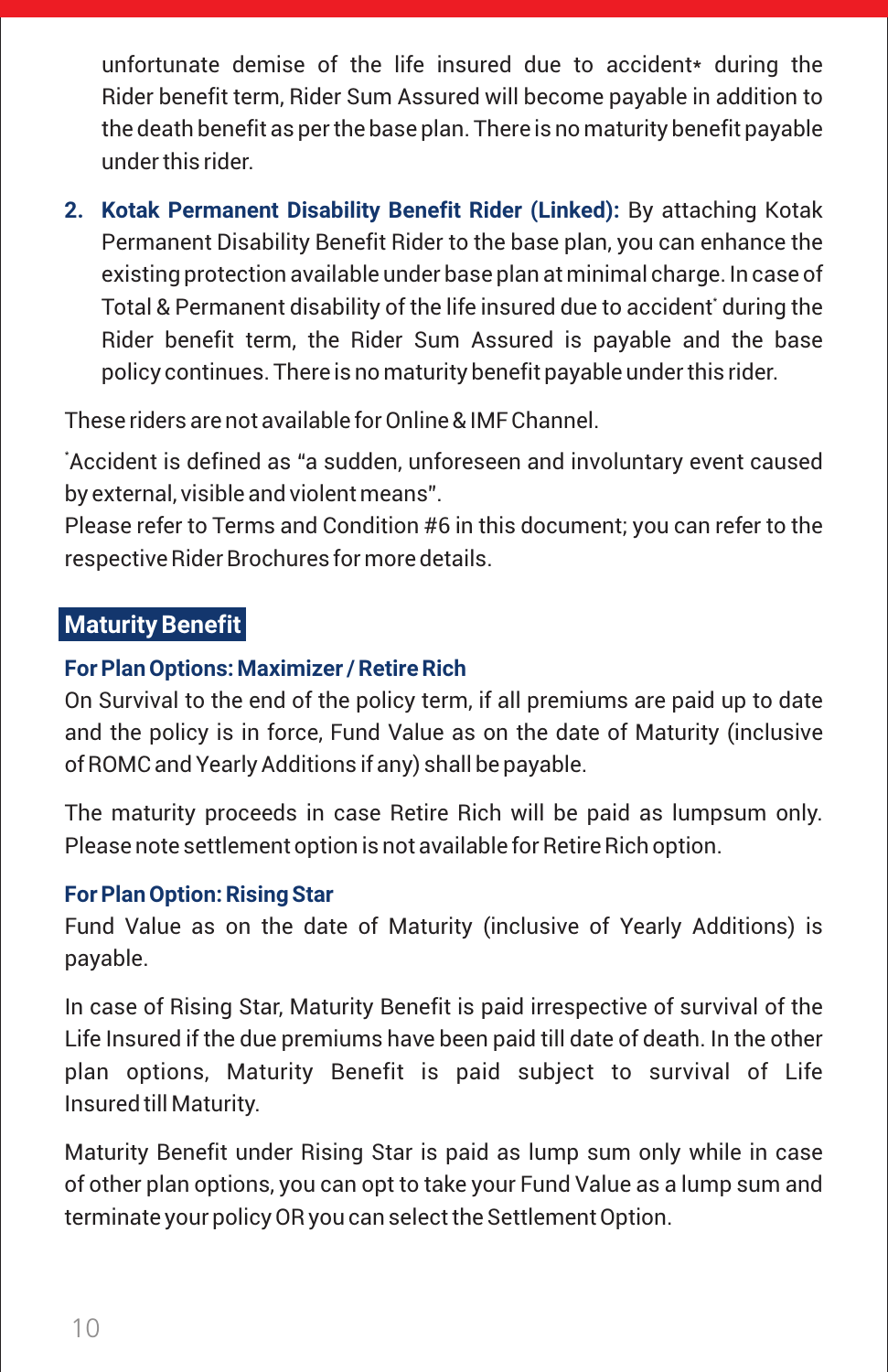For further details on Settlement Option, please refer to Terms and Conditions #7 in this document

### **Death Benefit**

### **For Plan Options Maximizer / Retire Rich :**

In the event of death, where all due premiums have been paid, your family would receive:

Highest of:

- Basic Sum Assured less applicable partial withdrawals $^2$  (if any), Or
- Fund Value (inclusive of Yearly Additions and ROMC, if any)
- 105% of total premiums paid till date of death less applicable partial withdrawal<sup>2</sup> (if any)

The policy terminates thereafter.

# **Rising Star**

In case of death of Life Insured during the term of the policy, following benefits are applicable:-

- 1. Higher of (Basic Sum Assured or 105% of Total premiums paid till date of death) less Applicable partial withdrawals is paid as lump sum PLUS
- 2. Regular Monthly Income (as mentioned below) over outstanding policy term (subject to minimum 36 installments and maximum 120 installments).
- 3. The policy remains in force by waiving of all the future premiums. Future Premiums are infused into the Fund as on the date of Claim settlement.

Regular Monthly Income starts from the next month after Lumpsum payment and is paid as below :

- 1% of Basic Sum Assured is paid monthly to the beneficiary starting from the policy month-versary following the date of death, for outstanding policy term (subject to minimum 36 installements and maximum 120 installements).
- The Beneficiary (Nominee/Appointee) has an option to avail future Monthly Income as lump sum, discounted at 5% p.a. The discount rate might change in future based on the Company's decision subject to prior approval from IRDAI.

The Policy is also eligible for Yearly Additions as and when it is applicable. The policy continues to be in-force till Maturity without any death benefit. Policy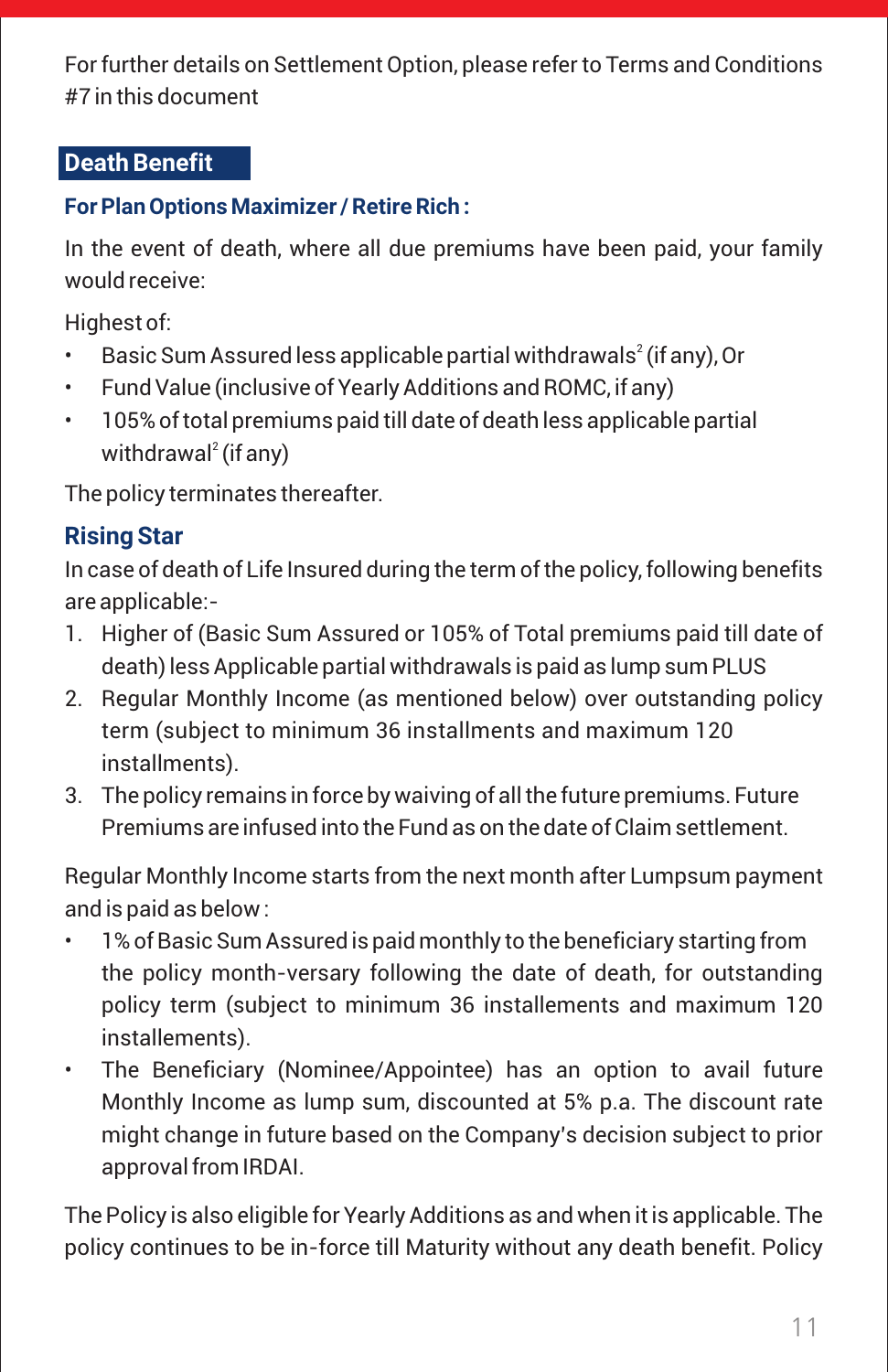Administration and Fund Management charges shall be applicable.

**Please note:** For more details on applicable Partial Withdrawals, please refer to the Point # 2 under Terms and Conditions and for details on Death Benefit under reduced paid up status, please refer to Point # 4 in this document.

### **Tax Benefit**

Tax benefits as under the Income-tax Act, 1961 would be applicable. Tax laws are subject to amendments from time to time. Customer is advised to take an independent view from tax consultant.

### **Enhancing your Options**

To allow your investment plan to keep pace with the changing times and varying needs of your family, you can opt for some of our additional benefits.

| <b>Other Options</b>                                                   | <b>Benefits</b>                                                                                                                                                                                                                                                                                                                                                                                            |
|------------------------------------------------------------------------|------------------------------------------------------------------------------------------------------------------------------------------------------------------------------------------------------------------------------------------------------------------------------------------------------------------------------------------------------------------------------------------------------------|
| Partial Withdrawals <sup>2</sup>                                       | Be able to meet any sudden or unforeseen expenses, from<br>the 6 <sup>th</sup> policy year onwards. Post lock-in period, the first<br>four Partial Withdrawals in the policy can be done for free.                                                                                                                                                                                                         |
| Discontinuance <sup>3</sup> of policy                                  | In the event of an unforeseen financial condition, you may<br>decide to discontinue the policy. Discontinuance of policy<br>before the 5 <sup>th</sup> policy year will attract Discontinuance<br>Charges.                                                                                                                                                                                                 |
| <b>Switching / Premium</b><br><b>Re-direction</b>                      | Switch between fund options or change future premium<br>allocation based on investment strategies as per your<br>needs and investment objectives to maximize your<br>returns                                                                                                                                                                                                                               |
| Alteration in Basic Sum<br>Assured / Premium /<br>Premium Payment Term | You can alter your premium by decreasing it up to 50% of<br>original annual premium (on policy anniversary, subject to<br>limits). This can done only once during the policy term.<br>Once reduced, premium cannot be increased. The Basic<br>Sum Assured shall also be reduced accordingly (Revised<br>SA = Original SA $*$ % reduction of Premium). This can be<br>done only after first 5 policy years. |
| (PPT) / Policy Term (PT)                                               | You can additionally increase the PPT and / or PT selected<br>initially to any other combination available in the product<br>(on policy anniversary, subject to limits) without any<br>change in premiums. This can done only once during the<br>policy term.                                                                                                                                              |

Please refer to Terms and Conditions for Partial Withdrawal and Discontinuance in this document for further details.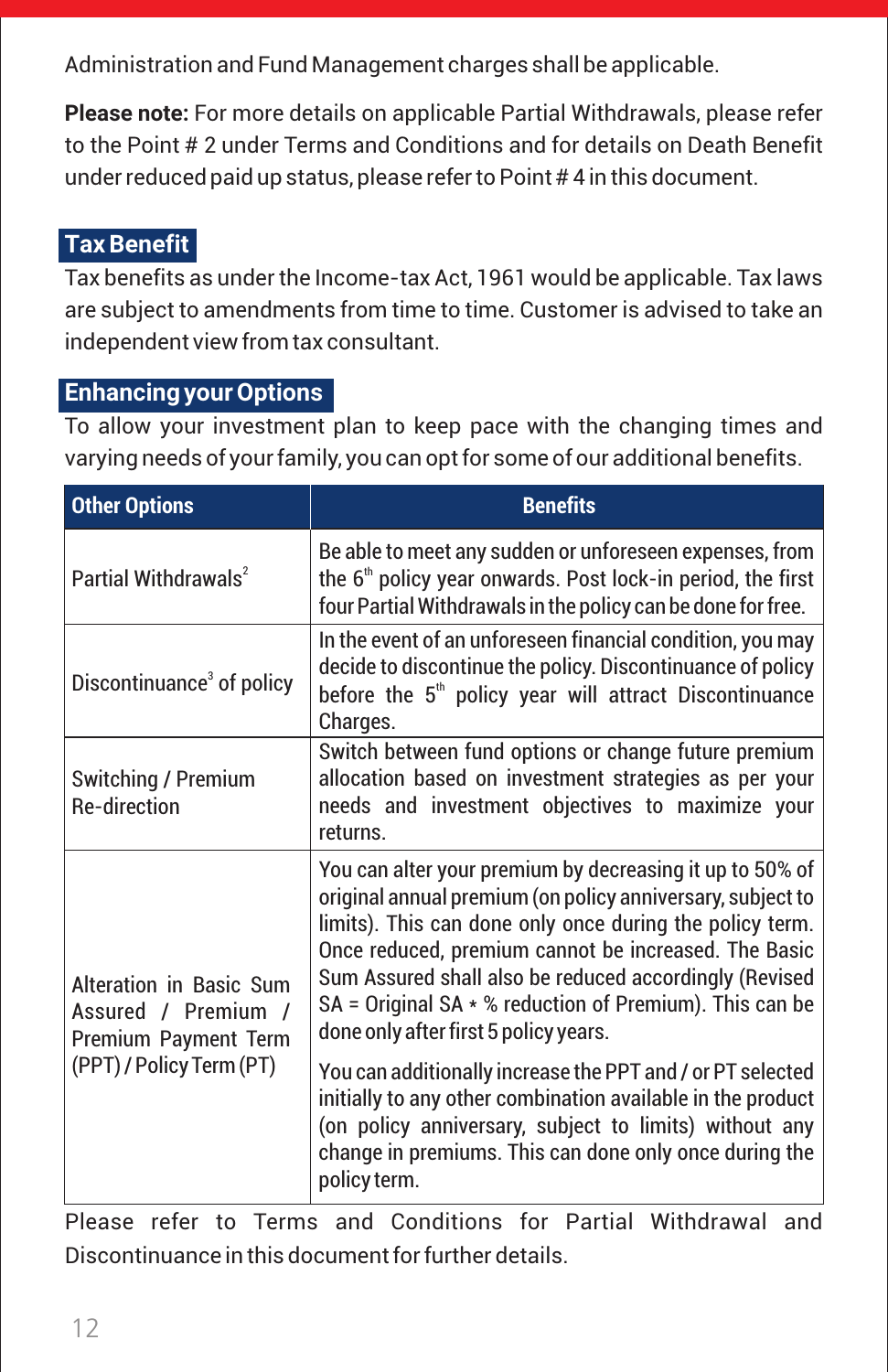# **Eligibility**

| <b>Parameter</b>          | <b>Plan Option</b>                                                                                                    | <b>Eligibility Criteria</b>                                 |                                       |  |  |  |
|---------------------------|-----------------------------------------------------------------------------------------------------------------------|-------------------------------------------------------------|---------------------------------------|--|--|--|
|                           |                                                                                                                       | <b>Minimum</b>                                              | <b>Maximum</b>                        |  |  |  |
|                           | Maximizer                                                                                                             | 3 years                                                     | 60 years                              |  |  |  |
| Entry Age <sup>#</sup>    | <b>Rising Star</b>                                                                                                    | 18 years                                                    | 50 years                              |  |  |  |
|                           | <b>Retire Rich</b>                                                                                                    | 3 years                                                     | 50 years                              |  |  |  |
|                           | <b>Maximizer</b>                                                                                                      | 18 years                                                    | 75 years                              |  |  |  |
| Maturity Age <sup>#</sup> | <b>Rising Star</b>                                                                                                    | 28 years                                                    | 60 years                              |  |  |  |
|                           | <b>Retire Rich</b>                                                                                                    |                                                             | Fixed at 99 years age of Life Insured |  |  |  |
| <b>Policy Term</b>        | <b>Plan Option</b>                                                                                                    |                                                             | <b>Policy Term</b>                    |  |  |  |
|                           | Maximizer                                                                                                             | 10 years / 12 years / 15 years / 20 years                   |                                       |  |  |  |
|                           | <b>Rising Star</b>                                                                                                    |                                                             |                                       |  |  |  |
|                           | <b>Retire Rich</b>                                                                                                    | 99 minus Entry Age of Life Insured                          |                                       |  |  |  |
|                           | Note:                                                                                                                 |                                                             |                                       |  |  |  |
|                           | 1.                                                                                                                    | For Maximizer and Retire Rich, the minimum policy term      |                                       |  |  |  |
|                           |                                                                                                                       | will be equal to the smallest available term to ensure that |                                       |  |  |  |
|                           |                                                                                                                       | the Life Insured is a Major at the time of maturity. For    |                                       |  |  |  |
|                           |                                                                                                                       | example if the Life Insured's age is 7, minimum policy term |                                       |  |  |  |
|                           |                                                                                                                       | available would be 12 years.                                |                                       |  |  |  |
|                           | 2 <sub>1</sub>                                                                                                        | For Rising Star option, minimum policy term will be greater |                                       |  |  |  |
|                           |                                                                                                                       | of 10 years and 18 minus age last birthday of the           |                                       |  |  |  |
|                           |                                                                                                                       | Beneficiary on the date of commencement, to ensure that     |                                       |  |  |  |
|                           | the policy matures when the beneficiary has attained the<br>age of majority. In case where 18 minus age last birthday |                                                             |                                       |  |  |  |
|                           |                                                                                                                       |                                                             |                                       |  |  |  |
|                           |                                                                                                                       | on the date of commencement lies between two available      |                                       |  |  |  |
|                           |                                                                                                                       | policy terms, the next higher policy term will be offered.  |                                       |  |  |  |
|                           |                                                                                                                       |                                                             |                                       |  |  |  |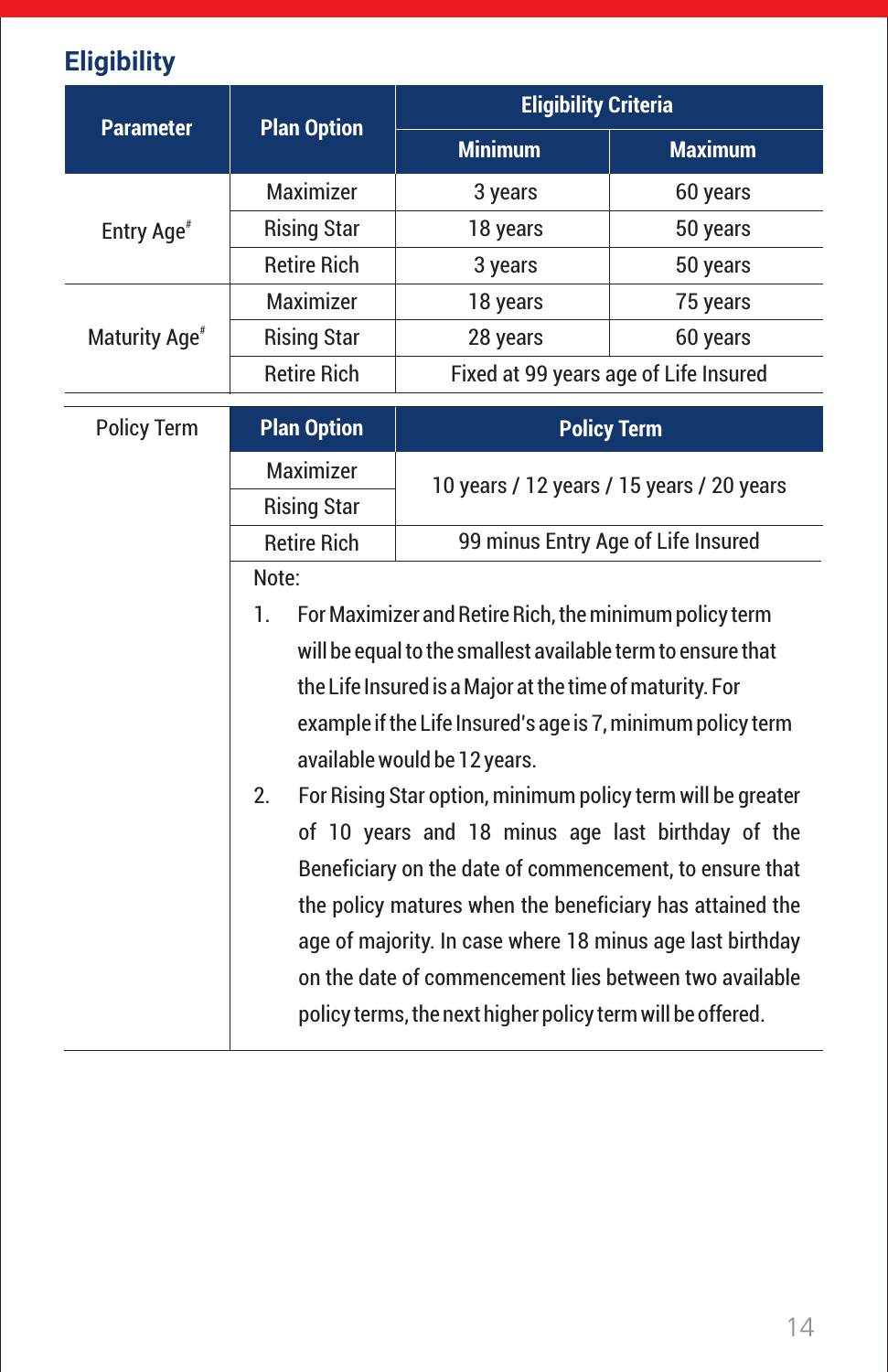| <b>Premium</b><br><b>Payment</b><br><b>Term Options</b><br>(PPT) | <b>Category</b>  | <b>Premium</b><br><b>Payment Term</b><br><b>Option (PPT)</b> |                    |                                       | <b>Policy Term</b>      |  |
|------------------------------------------------------------------|------------------|--------------------------------------------------------------|--------------------|---------------------------------------|-------------------------|--|
|                                                                  | Regular          |                                                              | Regular            |                                       | 10 / 12 / 15 / 20 years |  |
| Maximizer                                                        | Limited          |                                                              | 5, 7 years         |                                       | 10 / 12 / 15 / 20 years |  |
|                                                                  |                  |                                                              | 10 years           |                                       | 12/15/20 years          |  |
|                                                                  | Regular          |                                                              | Regular            |                                       | 10 / 12 / 15 / 20 years |  |
| <b>Rising Star</b>                                               | Limited          |                                                              | 5, 7 years         |                                       | 10/12/15/20 years       |  |
|                                                                  |                  |                                                              | 10 years           |                                       | 12/15/20 years          |  |
| <b>Retire Rich</b>                                               | Limited          | 10 to 60 minus Age<br>at Entry of Life<br><b>Insured</b>     |                    | 99 minus Entry Age<br>of Life Insured |                         |  |
| <b>Premium</b><br><b>Level</b>                                   | <b>Maximizer</b> |                                                              | <b>Rising Star</b> |                                       | <b>Retire Rich</b>      |  |
|                                                                  |                  | <b>Minimum</b>                                               |                    |                                       |                         |  |
| Yearly                                                           | ₹9,000/-         |                                                              | ₹ 24,000/-         |                                       | ₹ 24,000/-              |  |
| <b>Half Yearly</b>                                               | ₹4,500/-         |                                                              | ₹12,000/-          |                                       | ₹12,000/-               |  |
| Quarterly                                                        | ₹ 2,250/-        |                                                              | ₹6,000/-           |                                       | ₹6,000/-                |  |
| Monthly                                                          | ₹750/-           |                                                              | ₹ 2,000/-          |                                       | ₹ 2,000/-               |  |
|                                                                  |                  |                                                              | <b>Maximum</b>     |                                       |                         |  |
| Yearly                                                           |                  |                                                              |                    |                                       |                         |  |
| <b>Half Yearly</b>                                               |                  |                                                              |                    |                                       |                         |  |
| Quarterly                                                        | No Limit         |                                                              | No Limit           |                                       | No Limit                |  |
| Monthly                                                          |                  |                                                              |                    |                                       |                         |  |
| <b>Sum Assured</b>                                               | <b>Maximizer</b> |                                                              | <b>Rising Star</b> |                                       | <b>Retire Rich</b>      |  |
| <b>Basic Sum</b><br>Assured (Min &<br>Max)                       | 10 times AP      |                                                              | 10 times AP        |                                       | 10 times AP             |  |

### *(Annualized Premium = AP)*

| <b>Mode</b> | <b>Maximizer</b>                        | <b>Rising Star</b> | <b>Retire Rich</b> |  |
|-------------|-----------------------------------------|--------------------|--------------------|--|
|             | Yearly, Half-Yearly, Quarterly, Monthly |                    |                    |  |
|             |                                         |                    |                    |  |

# Age above will be Age as on the last birthday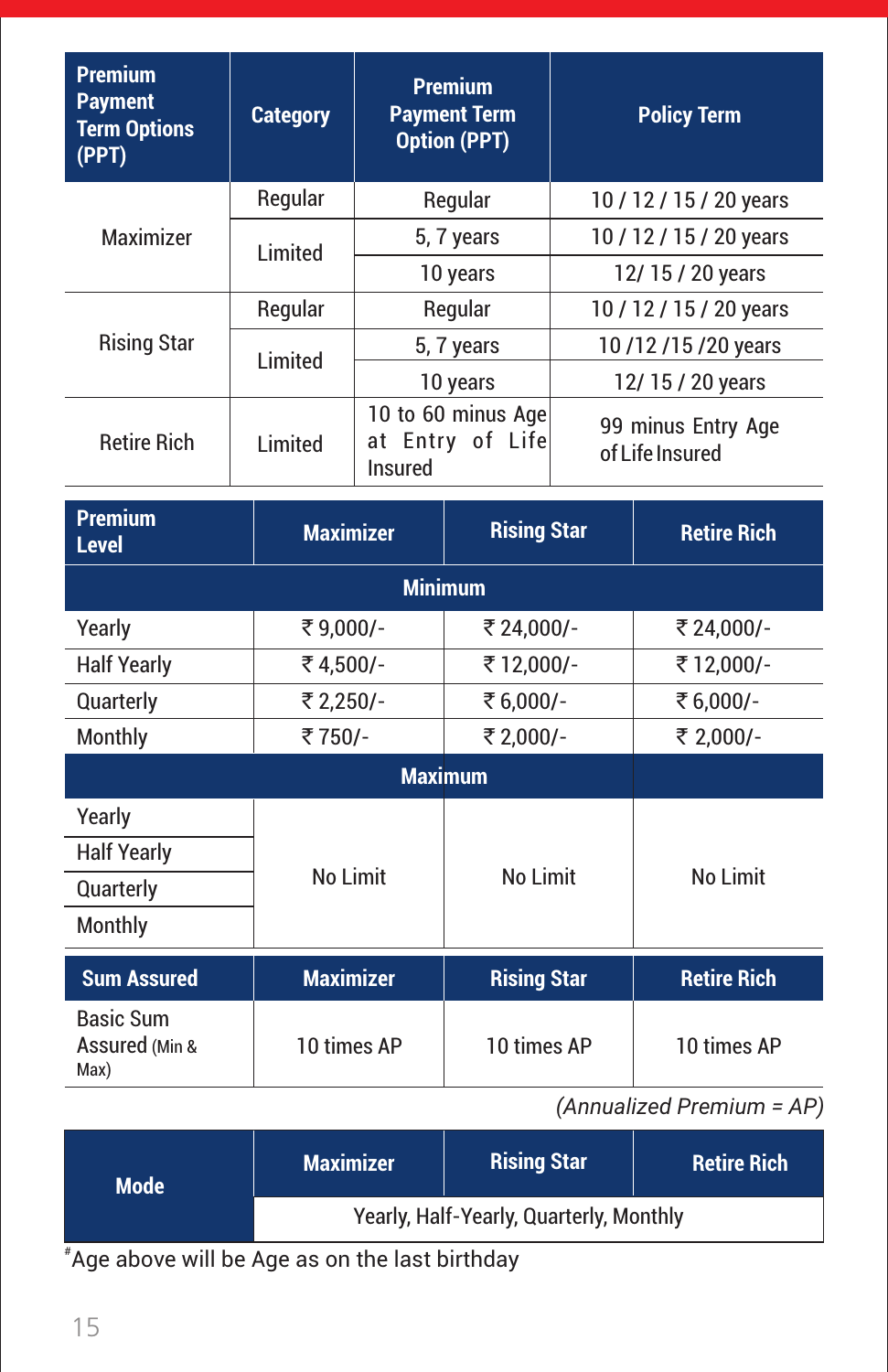### **Illustration**

Mr. Ram is a 35-year old businessman who lives with his wife and two children. He is financially well off and is looking for investment avenues with the objective to have adequate protection as well as substantial corpus for future years. He requires a plan that is not only efficient and does investment management for him, but also offers liquidity to give him control over the investments.

Kotak e-Invest is the perfect solution for him as it gives him the option to select Investment Strategy and invest in funds of his choice and at the same time enjoy adequate protection.

Given below is an illustration of the benefits payable to Mr. Ram for a policy term of 20 years and premium payment term of 7 years with the annual premium of  $\bar{\tau}$  50,000 and a Sum Assured of  $\bar{\tau}$  5,00,000. He has selected Maximizer Option and Self - Managed Investment Strategy with 100% in Classic Opportunities Fund.

| End Age Cumulative Cumulative |     |                                   | Benefits at 4% p.a.*            |                                                           |                                                        | Benefits at 8% p.a. <sup>#</sup>                      |                                                |                                                        |
|-------------------------------|-----|-----------------------------------|---------------------------------|-----------------------------------------------------------|--------------------------------------------------------|-------------------------------------------------------|------------------------------------------------|--------------------------------------------------------|
| <b>Of</b><br>Year yrs         | (in | <b>Premium</b><br>$(\bar{\zeta})$ | <b>Additions</b><br>to the Fund | Fund <sup>1</sup><br><b>Value</b><br>$(\overline{\zeta})$ | <b>Death</b><br><b>Benefit</b><br>$(\overline{\zeta})$ | $ $ Cumulative $ $<br><b>Additions</b><br>to the Fund | <b>Fund</b><br><b>Value</b><br>$(\bar{\zeta})$ | <b>Death</b><br><b>Benefit</b><br>$(\overline{\zeta})$ |
| 10                            | 45  | 3,50,000                          | 7,500                           |                                                           | 4,09,829 5,00,000                                      | 7,500                                                 | 5,37,121                                       | 5,37,121                                               |
| 15                            | 50  | 3,50,000                          | 15,000                          |                                                           | 4,64,286 5,00,000                                      | 15,000                                                | 7,34,121                                       | 7,34,121                                               |
| 20                            | 55  | 3,50,000                          | 32,141                          |                                                           | 5,35,986 5,35,986                                      | 27,953                                                | 1,006,724                                      | 1,006,724                                              |

Note: The above illustration is an extract of a separate, more detailed benefit illustration. For full details, please refer to the Benefit Illustration. Cumulative additions to the fund are inclusive of Yearly Additions. The above figures are net of Goods and Services Tax and Cess (GST), as applicable (For further details on GST, please refer to Terms and Conditions). Goods and Services Tax and Cess rates are subject to change from time to time as per the prevailing tax laws and/or any other laws. The above illustration is for a healthy individual.  $^*$  The values are based on assumed investment rate of return of 4% p.a. & 8% p.a. The values shown are not guaranteed and they are not upper and lower limit of returns, they have been shown for illustrative purpose only.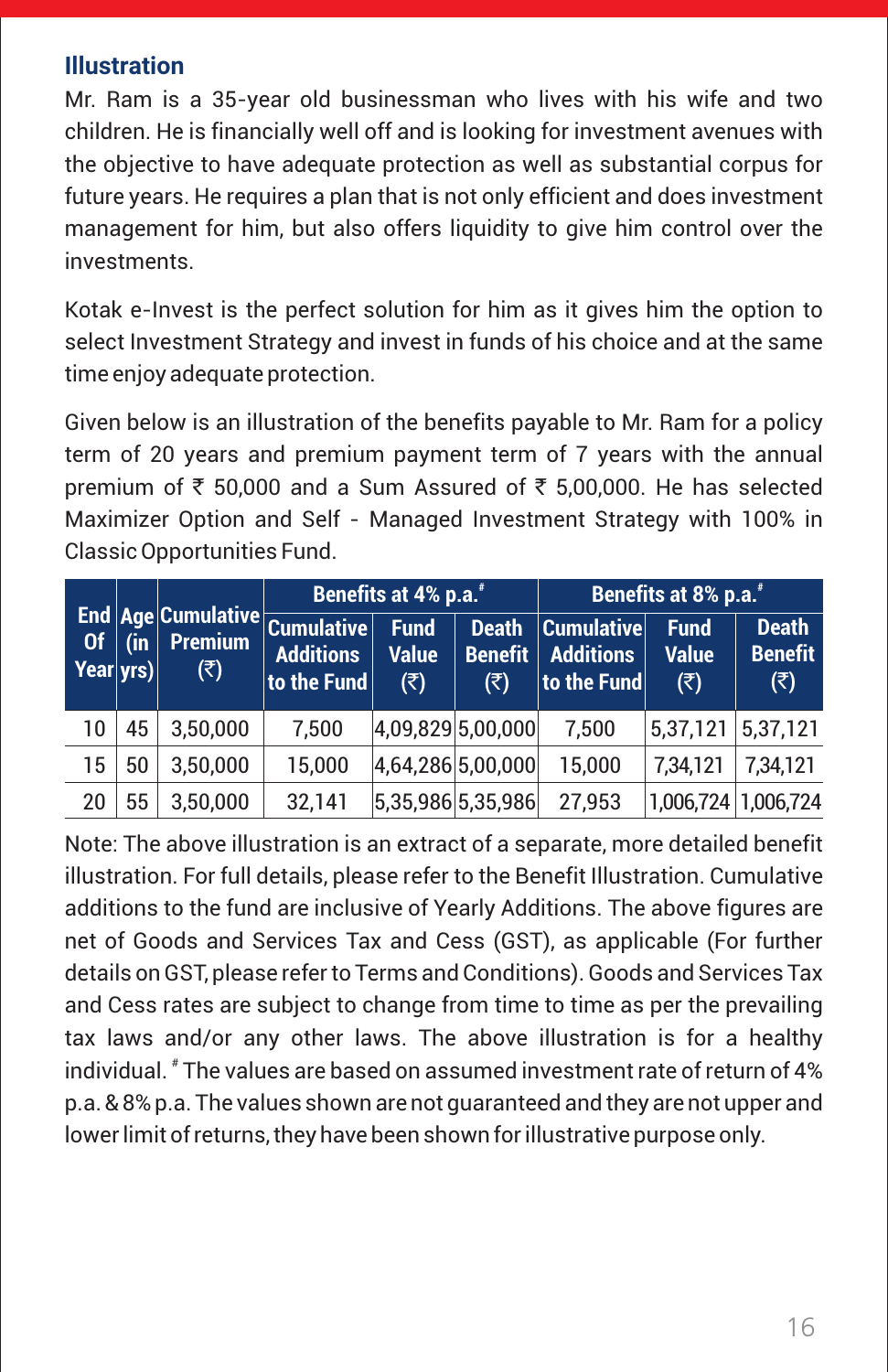

### **Premium Allocation Charge:** NIL

### **Policy Administration Charge**

A policy administration charge of  $\bar{\tau}$  400 per annum will be recovered through monthly cancellation of units. This charge is applicable until the end of the policy term.

### **Fund Management Charge (FMC)**

The annual FMC of the funds in this plan are:

| <b>Fund Name</b>                  | <b>Charge</b>   |  |
|-----------------------------------|-----------------|--|
| <b>Classic Opportunities Fund</b> | 1.35% per annum |  |
| <b>Frontline Equity Fund</b>      | 1.35% per annum |  |
| <b>Balanced Fund</b>              | 1.35% per annum |  |
| <b>Dynamic Bond Fund</b>          | 1.20% per annum |  |
| <b>Dynamic Floating Rate Fund</b> | 1.20% per annum |  |
| <b>Dynamic Gilt Fund</b>          | 1.00% per annum |  |
| <b>Money Market Fund</b>          | 0.60% per annum |  |
| <b>Discontinued Policy Fund</b>   | 0.50% per annum |  |

### **Switching Charge**

The first twelve switches in a policy year are free. For every additional switch thereafter,  $\bar{\tau}$  250 will be charged.

There is no charge for selecting and switching Investment Strategies but the Fund Management Charge of the underlying funds shall be applicable.

#### **Partial Withdrawal Charge**

The first four Partial Withdrawals are free in this Plan. For each Partial Withdrawal thereafter,  $\bar{\tau}$  250 will be charged. Partial Withdrawal charges is not applicable for systematic withdrawal feature under Retirement Income option.

#### **Discontinuance Charges**

Discontinuance charges will be applicable as follows: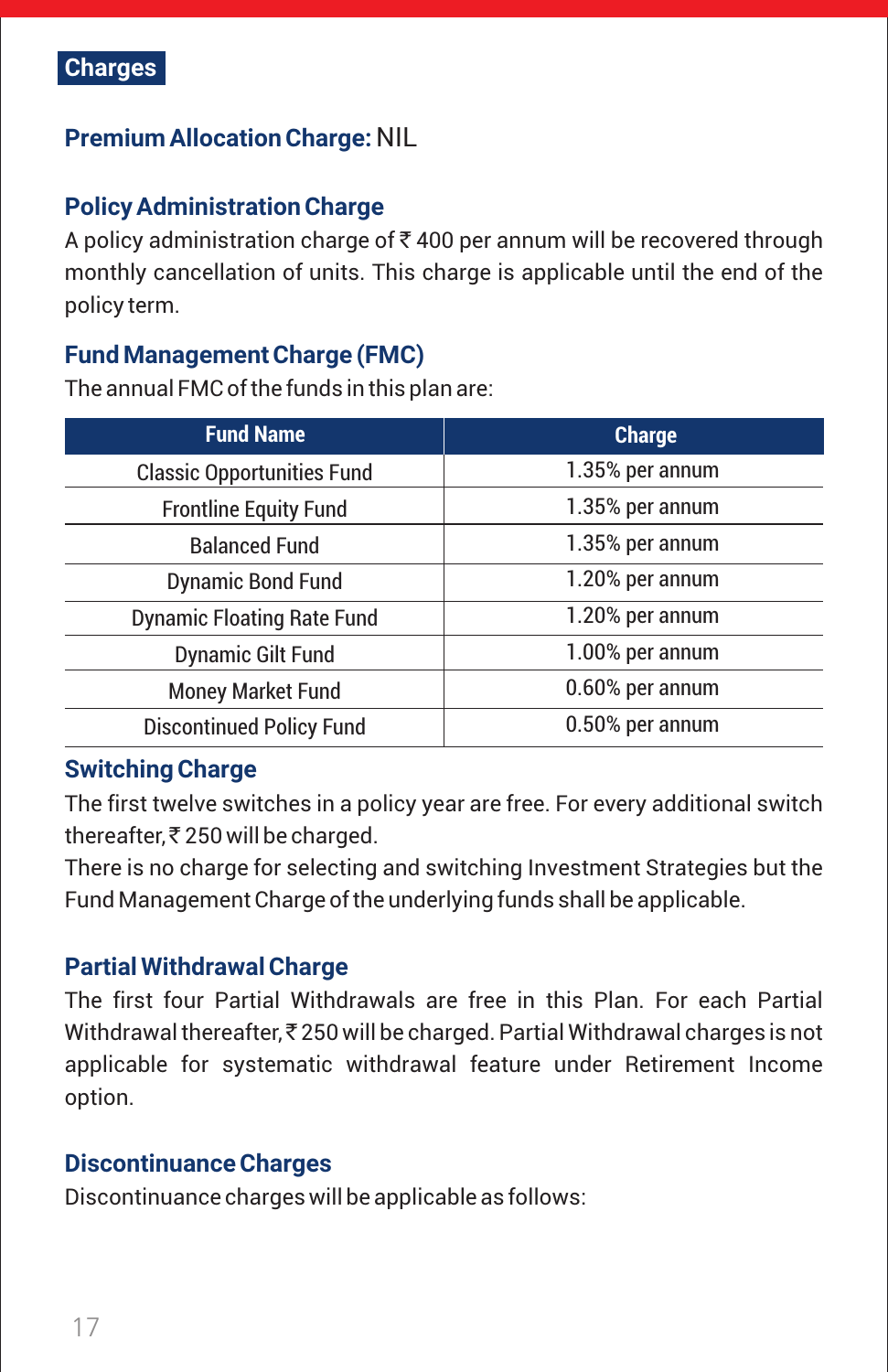### **For annualized premium up to and including** ` **50,000:-**

| Year during<br>which policy is<br>discontinued           |                                           |                                                                        | 3                                                                      | 4                                                                    | $5+$ |
|----------------------------------------------------------|-------------------------------------------|------------------------------------------------------------------------|------------------------------------------------------------------------|----------------------------------------------------------------------|------|
| For All Regular / Lowest of<br>Limited<br>Premium Levels | 20% of AP<br>20% of FV<br>$\cdot$ ₹ 3,000 | Lowest of<br>$\cdot$ 15% of AP<br>$\cdot$ 15% of FV<br>$\cdot$ ₹ 2,000 | Lowest of<br>$\cdot$ 10% of AP<br>$\cdot$ 10% of FV<br>$\cdot$ ₹ 1,500 | Lowest of<br>$\cdot$ 5% of AP<br>$\cdot$ 5% of FV<br>$\cdot$ ₹ 1,000 | Nil  |

### **For annualized premium above** ` **50,000:-**

| Year during<br>which policy is<br>discontinued               |                                         |                                                                           | 3                                                                        | 4                                                                    | $5+$ |
|--------------------------------------------------------------|-----------------------------------------|---------------------------------------------------------------------------|--------------------------------------------------------------------------|----------------------------------------------------------------------|------|
| For All Regular / Lowest of<br>Limited<br>Premium Levels   . | 6% of AP<br>6% of FV<br>$\cdot$ ₹ 6,000 | Lowest of<br>$\cdot$ 4% of AP<br>4% of FV<br>$\bullet$<br>$\cdot$ ₹ 5,000 | Lowest of<br>$\cdot$ 3% of AP<br>$\cdot$ 3% of FV<br>₹4,000<br>$\bullet$ | Lowest of<br>$\cdot$ 2% of AP<br>$\cdot$ 2% of FV<br>$\cdot$ ₹ 2,000 | Nil  |

AP = Annualized Premium; FV = Fund Value on the date of Discontinuance AP is the Annualized Premium selected by the policyholder at the inception of the policy excluding the taxes, rider premiums and underwriting extra premium on rider

### **Mortality Charge**

This is the cost of life cover, which will be levied by cancellation of units on a monthly basis. Given below are the charges per thousand Sum at Risk\* for a healthy individual.

The mortality rates vary by attained age. Sample rates are given below:

| <b>Attained Age(in years)</b> | 20    | 30    | 40    | 50    |
|-------------------------------|-------|-------|-------|-------|
| <b>Mortality Charge</b>       | 0.924 | 0.977 | 1.680 | 4.436 |

\* Sum at risk for Plan Options except Rising Star: Death Benefit (as derived) – Fund Value

Sum at risk for Rising Star: as derived by Death Benefit

Under this plan option the sum at risk for waiver of premium benefit is sum of future premium.

The sum at risk, during the period the policy is in reduced paid up status, shall be calculated based on reduced paid up sum assured.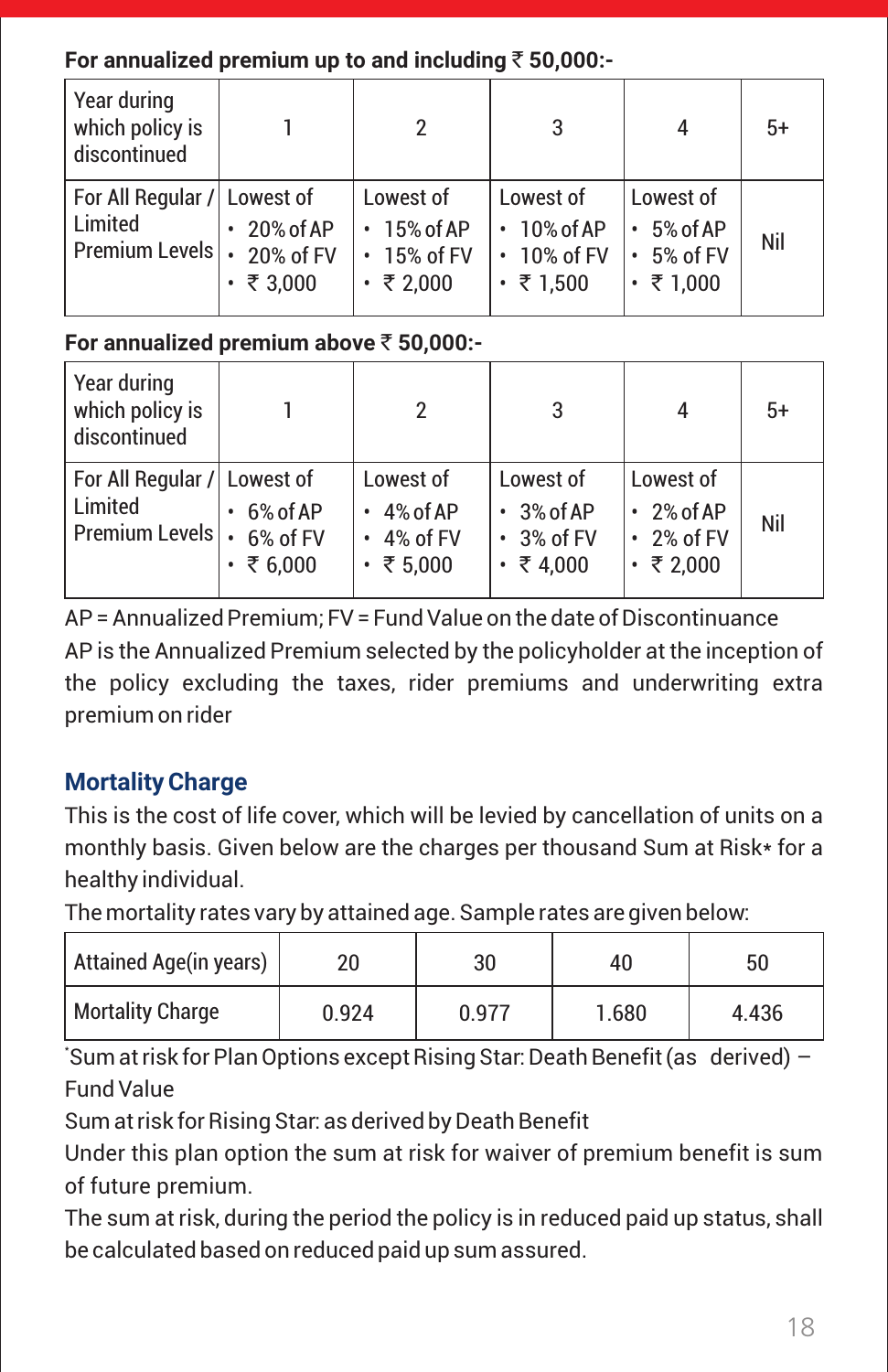### **Miscellaneous Charges**

The charge for replacement of policy document / cheque dishonor is  $\bar{\mathfrak{r}}$  250 per request. For premium redirection, a fee of₹ 100 will be charged. The Premium Redirection charge will be levied by cancellation of units.

# **Terms & Conditions**

### **1. Grace Period**

- There is a Grace Period of 30 days for the annual, half-yearly and quarterly mode and 15 days for the monthly mode from the due date for payment of premium.
- The policy will be in-force during the Grace Period.

### **2. Partial Withdrawals**

- Partial withdrawal will be allowed only if the Life insured is a major
- Partial Withdrawals will be allowed after completion of lock-in period of five policy years
- Minimum amount for partial withdrawal is  $\bar{\bar{\epsilon}}$  5,000
- Partial Withdrawals should be in multiples of  $\bar{\bar{\tau}}$  1,000
- The minimum amount required to be maintained in the Fund after Partial Withdrawal is equal to 105% of the total premiums paid till the date of Partial Withdrawal
- Partial Withdrawals that result in Fund Value being less than 105% of the total premiums paid till the date of Partial Withdrawal will not be allowed. However, if the Fund Value (after Partial Withdrawal) falls below 105% of the total premiums paid till the date of Partial Withdrawal, either because of a charge or due to a fall in NAV, the policy will continue till Fund Value remains positive.
- Partial Withdrawals (including Retirement Income applicable under Retire Rich option) will have the following effect on the Basic Sum Assured. Basic Sum Assured payable on death is reduced to the extent of applicable Partial Withdrawals (including Retirement Income) made from the Fund Value during the two years period preceding the date of death of the Life Insured.
- The partial withdrawal (includes Retirement Income as well) made from the fund during the two year period immediately preceding the death of the life insured shall be referred as Applicable Partial Withdrawal.
- Partial withdrawal will not be allowed during Discontinuance state and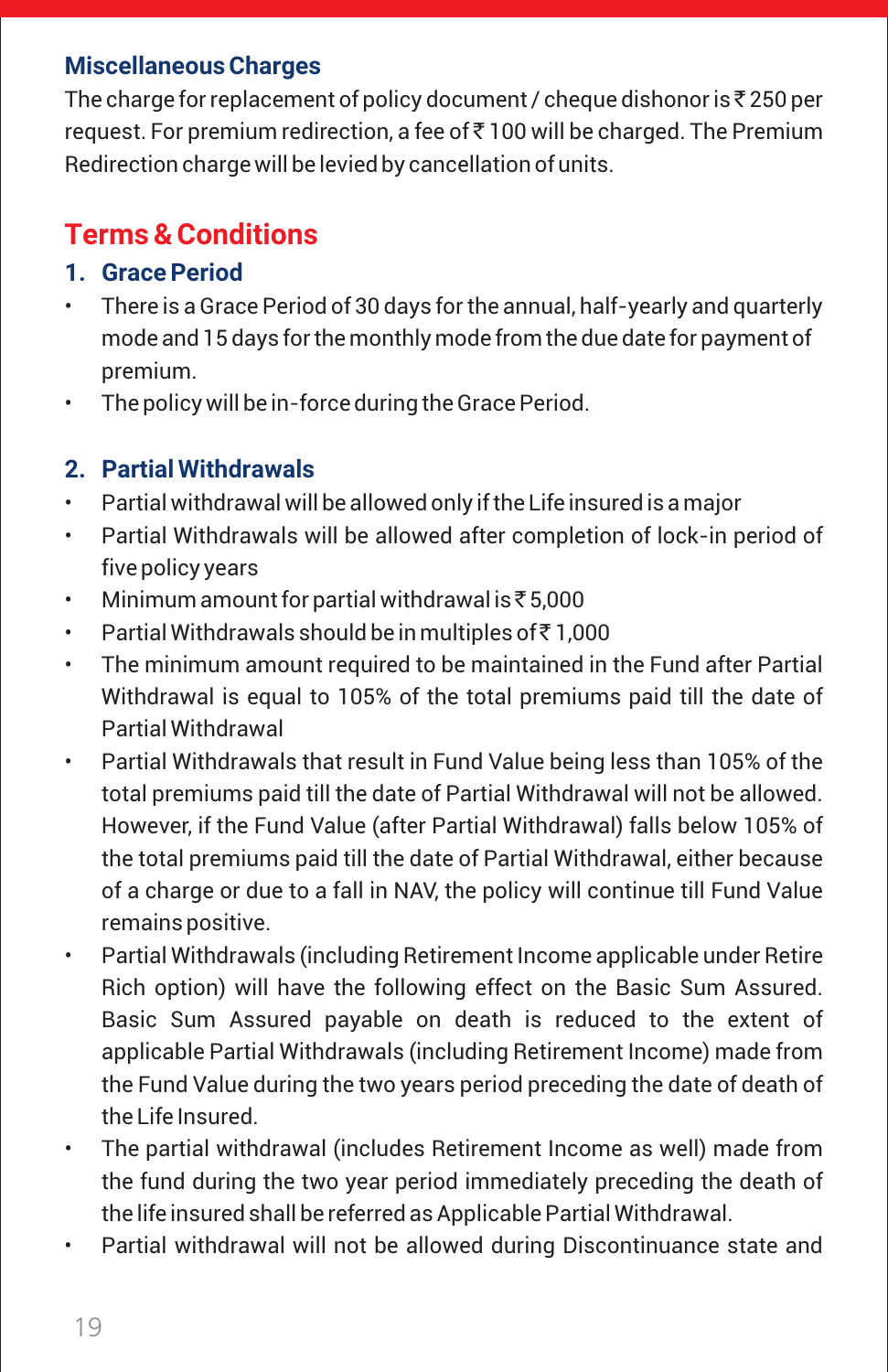Settlement period

- Partial withdrawals shall be allowed when policy is in Reduced Paid Up status
- The partial withdrawals leading to termination of the policy shall not be allowed

### **3. Discontinuance and Revival**

- **A.1 Discontinuance of the policy during lock-in period:**
- a) Upon expiry of the grace period, in case of discontinuance of policy due to non-payment of premium, the fund value after deducting the applicable discontinuance charges, shall be credited to the discontinued policy fund and the risk cover and rider cover, if any, shall cease.
- b) Such discontinuance charges shall not exceed the charges, stipulated in Regulation 27 (e) of IRDAI (Unit Linked Insurance Products) Regulations, 2019 . All such discontinued policies shall be provided a revival period of three years from date of first unpaid premium. On such discontinuance, Insurer shall communicate the status of the policy, within three months of the first unpaid premium, to the policyholder and provide the option to revive the policy within the revival period of three years.
	- i) In case the policyholder opts to revive but does not revive the policy during the revival period, the proceeds of the discontinued policy fund shall be paid to the policyholder at the end of the revival period or lock-in period whichever is later. In respect of revival period ending after lock-in period, the policy will remain in discontinuance fund till the end of revival period. The Fund management charges of discontinued fund will be applicable during this period and no other charges will be applied.
	- ii) In case the policyholder does not exercise the option as set out above, the policy shall continue without any risk cover and rider cover, if any, and the policy fund shall remain invested in the discontinuance fund. At the end of the lock-in period, the proceeds of the discontinuance fund shall be paid to the policyholder and the policy shall terminate.
	- iii) However, the policyholder has an option to surrender the policy anytime and proceeds of the discontinued policy shall be payable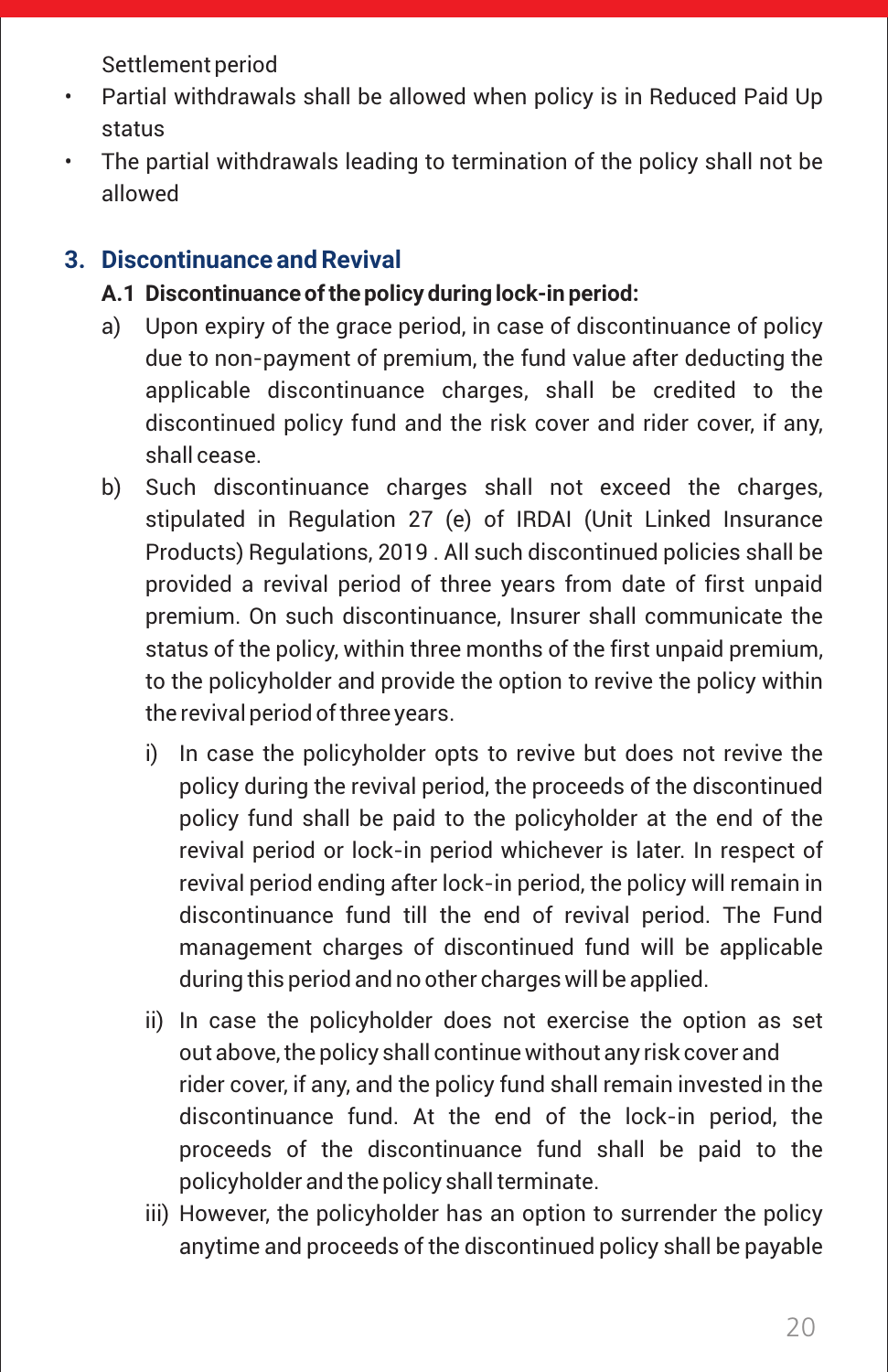at the end of lock-in period or date of surrender whichever is later.

### **A.2 Revival of a Discontinued Policy during lock-in Period:**

- a) Where the policyholder revives the policy, the policy shall be revived restoring the risk cover, along with the investments made in the segregated funds as chosen by the policyholder, out of the discontinued fund, less the applicable charges as given 11 (b) of IRDAI (Unit Linked Insurance Products) Regulations, 2019 in accordance with the terms and conditions of the policy.
- b) The insurer, at the time of revival:
	- i) Shall collect all due and unpaid premiums without charging any interestor fee.
	- ii) May levy policy administration charge and premium allocation charge as applicable during the discontinuance period. Guarantee charges, if applicable during the discontinuance period, may be deducted provided the guarantee continues to be applicable. No other charges shall be levied.
	- iii) Shall add back to the fund, the discontinuance charges deducted at the time of discontinuance of the policy.

### **A.3 Segregated Discontinued Policy Fund:**

- a) The discontinued policy fund shall be a segregated unit fund.
- b) The fund management charge on discontinued policy fund shall be declared by the Authority from time to time. Currently, the fund management charge shall not exceed 50 basis points per annum.

### **A.4 Minimum Guaranteed Interest Rate:**

- a) The minimum guaranteed interestrate applicable to the discontinued fund shall be declared by the Authority from time to time. The current minimum guaranteed interest rate applicable to the discontinued fund is 4% per annum.
- b) The excess income earned in the discontinued fund over and above the minimum guaranteed interest rate shall also be apportioned to the discontinued policy fund in arriving at the proceeds of the discontinued policies and shall not be made available to the shareholders.

### **Notes for Discontinuance of the policy during lock-in period:**

i. Facilities such as fund switches, switching between strategies and Partial Withdrawals will not be allowed during the discontinuance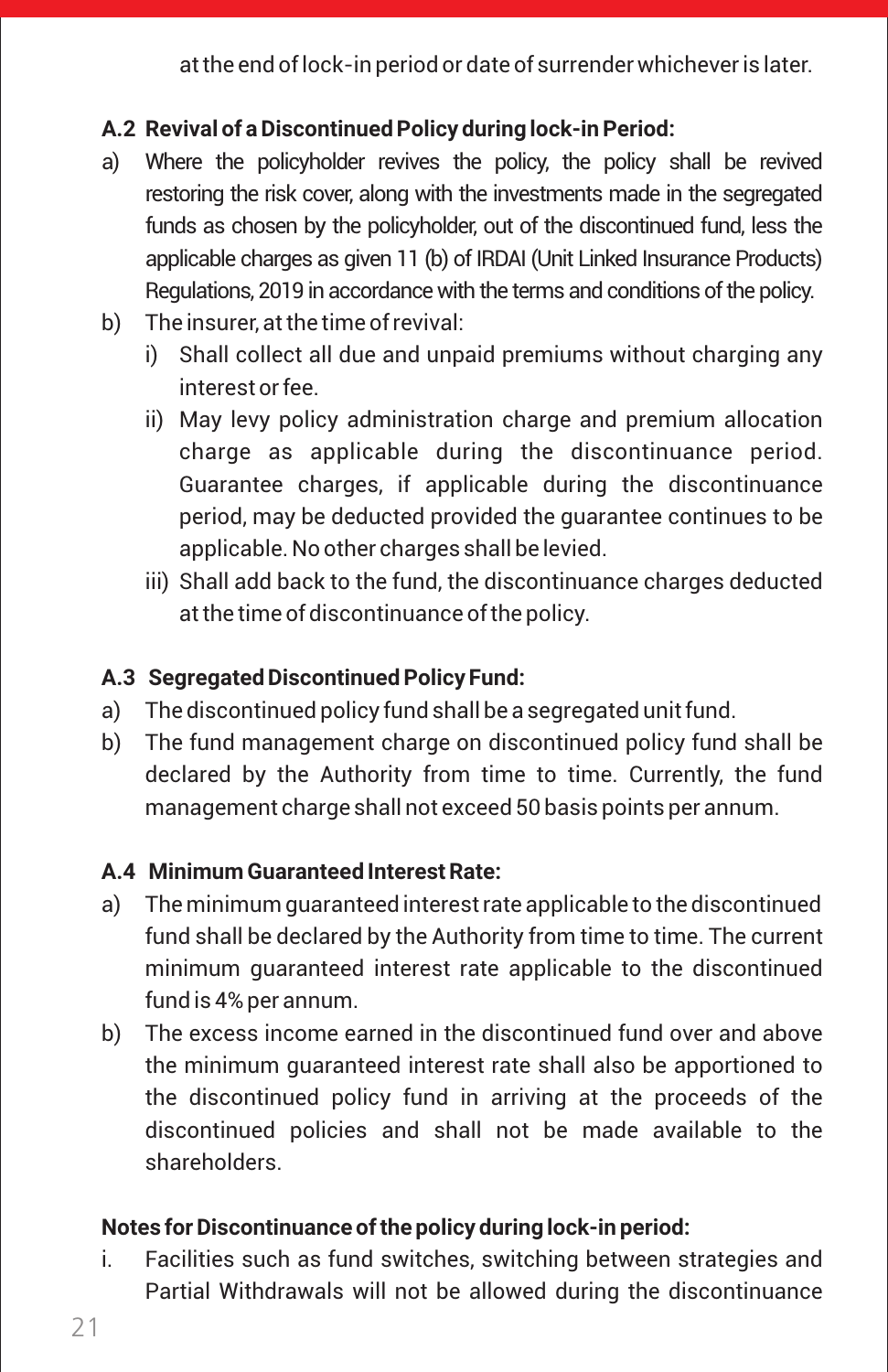period.

- ii. Investment Strategies will not be available if the policy is in the Discontinuance.
- iii. Yearly Additions will not be credited during Discontinuance period where policy was discontinued during lock-in period. However, on revival Yearly Additions applicable (if any) during the Discontinuance period will be credited.
- iv. Revival will be subject to Board approved Underwriting Policy.
- v. On discotinuance revival, the rider cover, will be reinstated.
- vi. "Proceeds of the discontinued policies" means the fund value as on the date the policy was discontinued, after addition of interest computed at the interest rate stipulated in Regulation 13 under IRDAI (Unit Linked Insurance Products) Regulations, 2019.

### **A.5 Discontinuance of Policy after the lock-in-Period:**

- a) Upon expiry of the grace period, in case of discontinuance of policy due to non-payment of premium after lock-in period, the policy shall be converted into a Reduced Paid Up policy with the Reduced Paid Up sum assured i.e. original sum assured multiplied by the total number of premiums paid to the original number of premiums payable as per the terms and conditions of the policy. The policy shall continue to be in Reduced Paid Up status without rider cover, if any. All charges as per terms and conditions of the policy may be deducted during the revival period. However, the mortality charges shall be deducted based on the Reduced Paid Up sum assured only.
- b) On such discontinuance, Insurer shall communicate the status of the policy, within three months of the first unpaid premium, to the policyholder and provide the following options:
	- i. To revive the policy within the revival period of three years, or
	- ii. Complete withdrawal of the policy.
- c) In case the policyholder opts for (1) i.e. revive the policy within revival period of 3 years but does not revive the policy during the revival period, the fund value shall be paid to the policyholder at the end of the revival period.
- d) In case the policyholder does not exercise any option as set out above, the policy shall continue to be in Reduced Paid Up status. At the end of the revival period the proceeds of the policy fund shall be paid to the policyholder and the policy shall terminate.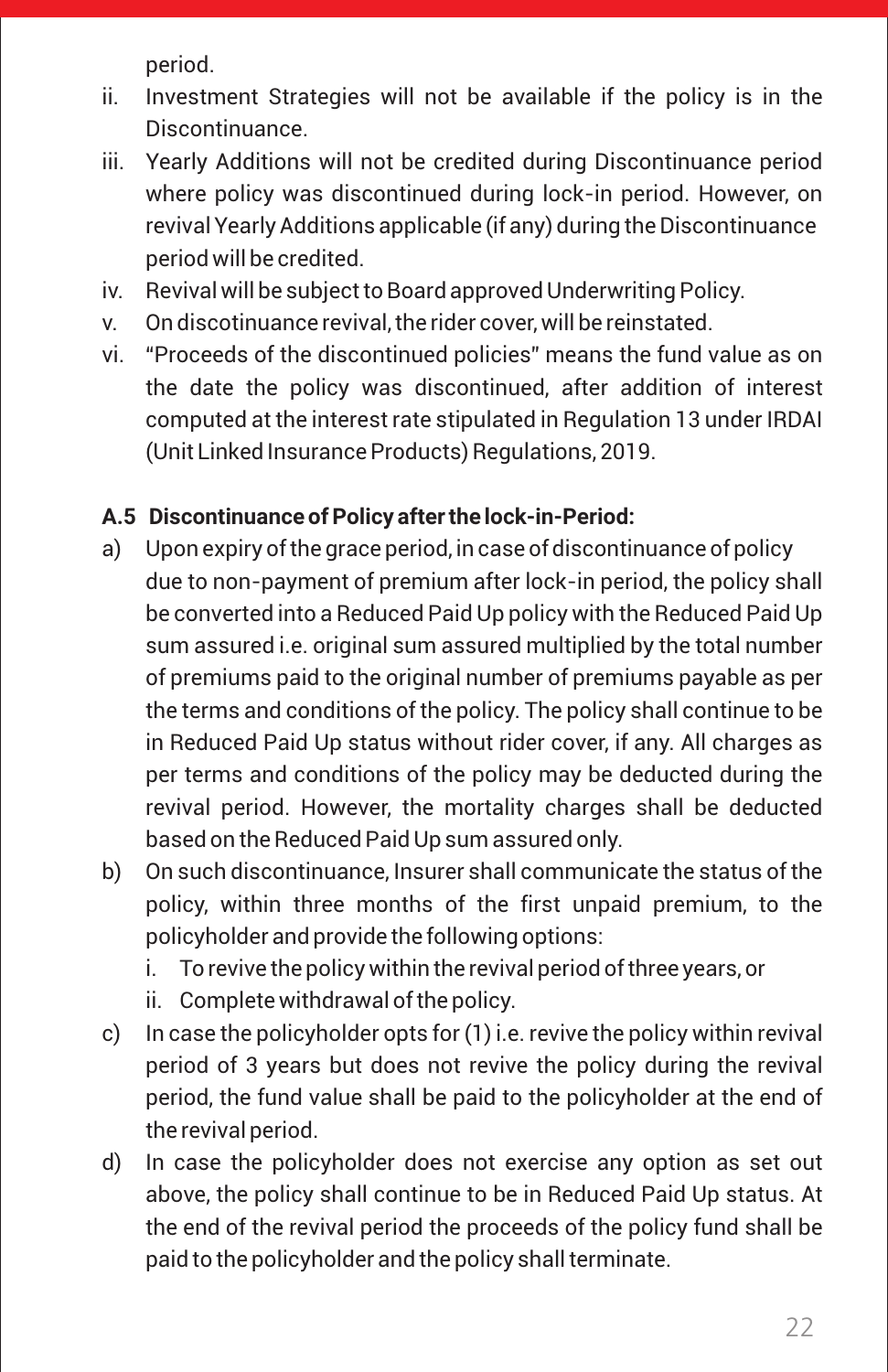e) However, the policyholder has an option to surrender the policy anytime and proceeds of the policy fund shall be payable.

### **A.6 Revival of a discontinued Policy after lock-in Period**

- 1) The policyholder can revive the policy, in accordancewith subregulation (u) of Regulation 3 of IRDAI (Unit Linked Insurance Products) Regulations, 2019. Where the policyholder revives the policy, the policy shall be revived restoring the original risk cover in accordancewith the terms and conditions of the policy.
- 2) The insurer, at the time of revival:
	- a) Shall collect all due and unpaid premiums under base plan without charging any interest or fee. The rider may also be revived at the option of the policyholders.
	- b) May levy premium allocation charge as applicable. The guarantee charges may be deducted, if guarantee continues to be applicable.
	- c) No other charges shall be levied.

### **Notes for Discontinuance of Policy after the lock-in-Period:**

- i. Facilities such as fund switches, switching between strategies, partial withdrawal will be available during Reduced Paid Up status
- ii. Investment Strategies will be available if the policy is in Reduced Paid Up status.
- iii. Yearly Additions & ROMC will not be credited during Reduced Paid Up Status, on revival both Yearly Additions & ROMC applicable (if any) during the Reduced Paid Up period will be credited.
- iv. Revival will be subject to Board approved Underwriting Policy.
- v. On Reduced Paid-Up revival, the rider cover, will be reinstated.
- vi. No guarantee charges are applicable under this product.

### **4. Death Benefit in Reduced Paid Up Status**

Under Reduced Paid Up status, on death of life insured, following benefit is paid for **all plan options except Rising Star:-**

- Higher of:
	- o Reduced Paid Up Sum Assured less applicable partial withdrawal amount' (if any), or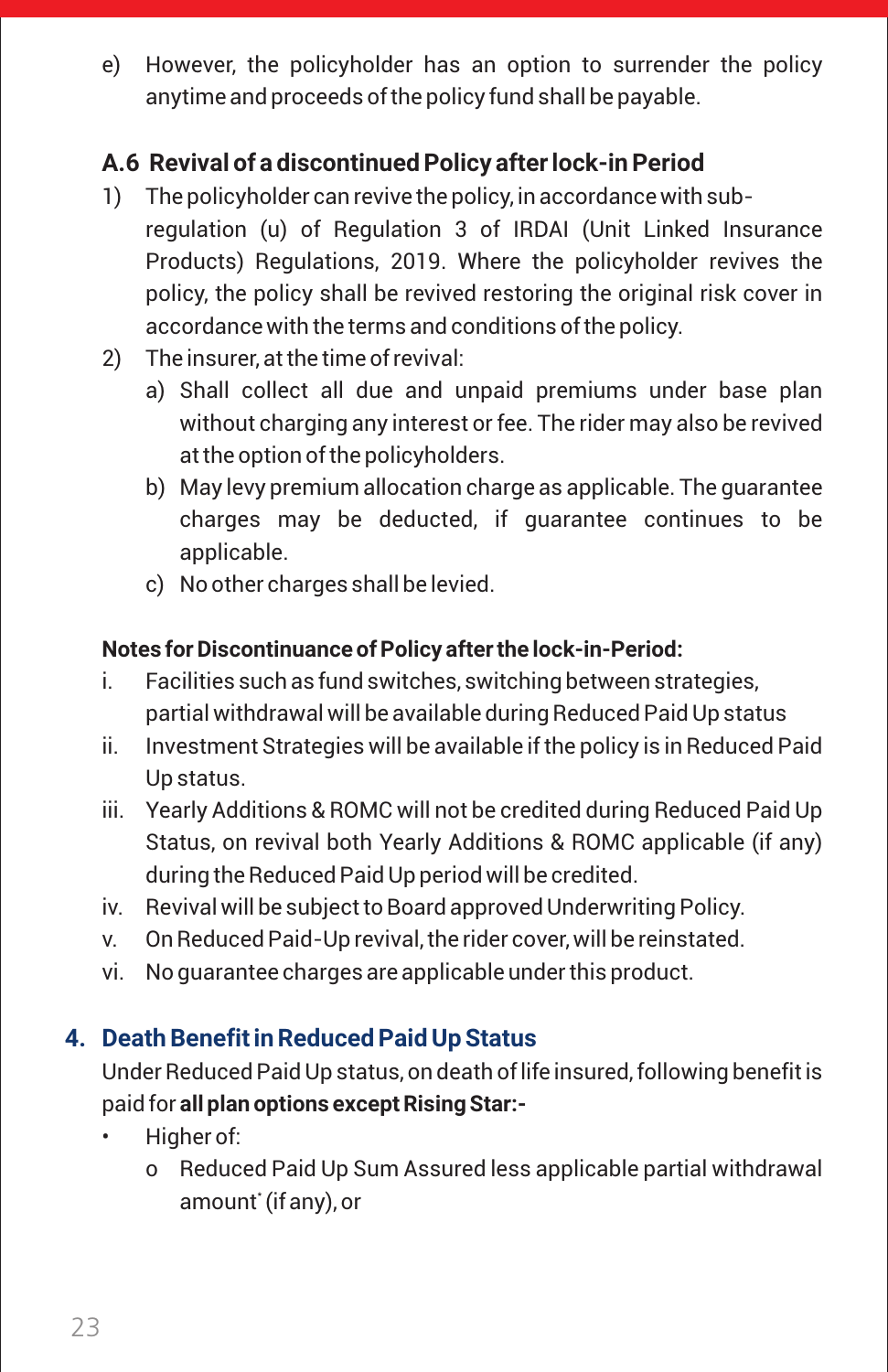- o Fund value inclusive of Yearly Additions, if any or
- o 105% of the premiums paid till date of death less applicable partial withdrawal amount<sup>\*</sup>

### **For Rising Star:-**

- Higher of:
	- o Reduced Paid Up Sum Assured less applicable partial withdrawal amount' (if any) or
	- o 105% of the total premiums paid till date of death less applicable partial withdrawal amount\* is paid as lump sum

### PLUS.

o Present value of Reduced regular monthly income^ (defined below) discounted at 5% p.a. Is paid as lump sum

### PLUS.

o Fund value

The policy shall terminate after payment of death benefit

^Reduced Regular Monthly Income:

1% of Reduced Sum Assured is payable monthly to the policyholder, starting from the next month following the lump sum benefit payout, for 36 installments.

### **5. Discontinued Policy Fund**

In case of discontinuance during first five policy years, funds will be transferred to Discontinued Policy Fund. The details of the Fund are as follows:

| <b>Discontinued</b><br><b>Policy Fund</b>                                                 | <b>Investment Objective</b>                                                                                                  | <b>Risk-Return</b><br><b>Profile</b> | <b>Investment Pattern</b>                            |
|-------------------------------------------------------------------------------------------|------------------------------------------------------------------------------------------------------------------------------|--------------------------------------|------------------------------------------------------|
| <b>Discontinued</b><br><b>Policy Fund</b><br>(ULIF-050-<br>$23/03/11 -$<br>DISPOLFND-107) | Aims to provide secure<br>returns to policies in the<br>discontinued state, by<br>investing in low-risk<br>debt instruments. | Secure                               | Money market: 0% - 40%;<br>Gov. Securities: 60%-100% |

The asset categories under the discontinued policy fund may vary in future in line with relevant IRDAI Regulations / Circulars.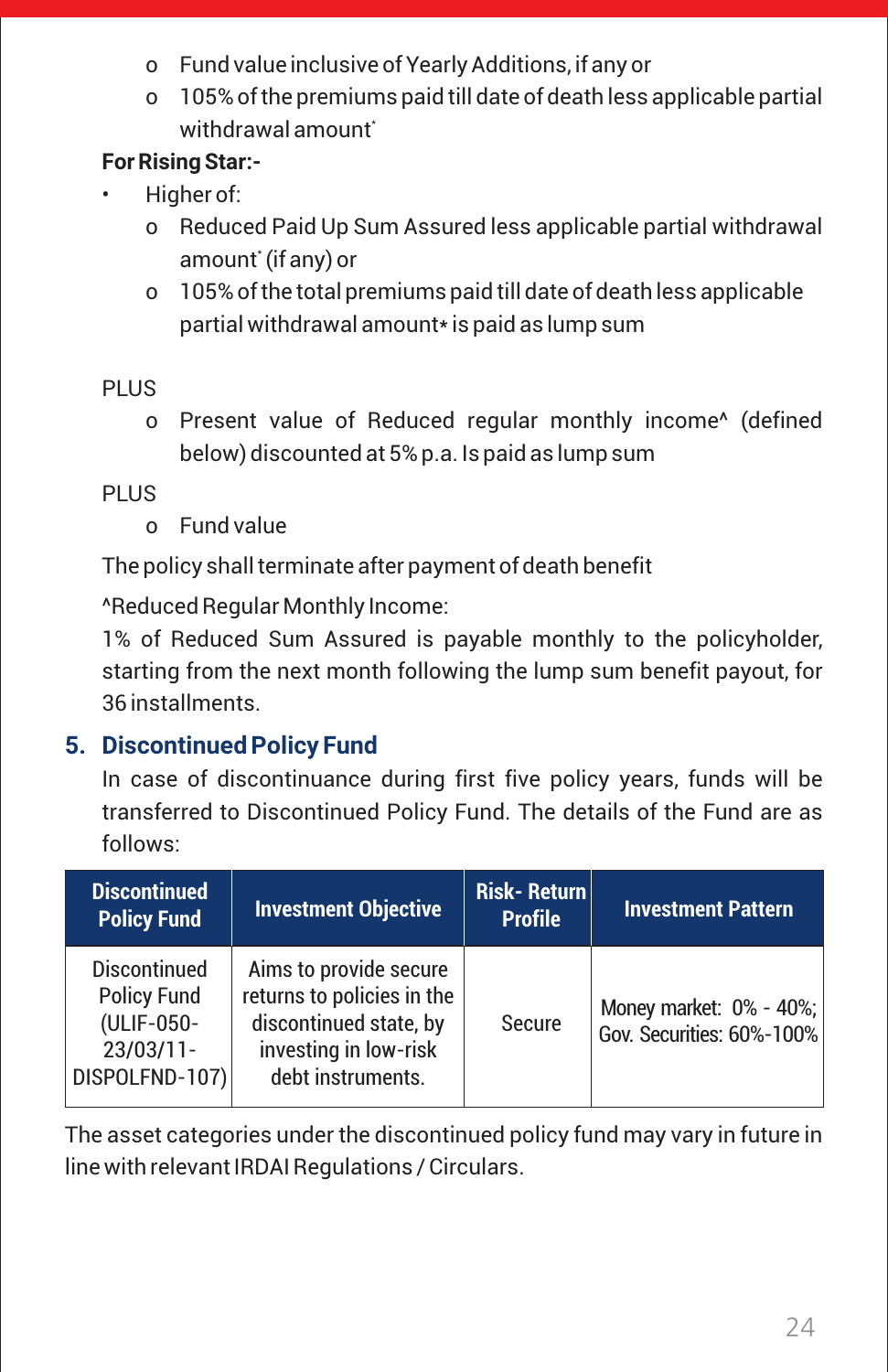### **6. Rider details:**

Applicable Rider Charges will be deducted from the Fund Value if the Riders are chosen. For more details on rider eligibility conditions, rider terms and other applicable conditions please refer to the detailed rider brochures for Kotak Accidental Death Benefit Rider (Linked) UIN: 107A017V01 and Kotak Permanent Disability Benefit Rider (Linked) UIN:107A018V01 available on our website.

### **7. Settlement Option**

Through Settlement Option, Policyholder will have the option of taking maturity proceeds either as lump sum or through pre-selected periodic instalments (yearly, half-yearly and quarterly only) and this should be intimated to the company within 3 months prior to the date of maturity. The first instalment under Settlement Option shall be payable on the date of maturity. The Settlement Options available are:

- 1) 50% of the maturity proceeds as a lump sum and balance 50% as periodic instalments OR
- 2) Whole of the maturity proceeds as equated periodic instalments
	- i. The instalments can be taken over a maximum period of 5 years called the Settlement period.
	- ii. In case of non-annual modes, the yearly instalments for each year shall be further divided equally as per mode chosen
		- Life Insured should specify mode of the periodic instalments, i.e. quarterly / half  $-$  yearly / yearly at the point of presettlement notification. In case of option 1 above, after the payment of lump sum amount, 20% of the balance amount shall be payable each year (i.e. 10% of the Maturity Benefit) over a period of 5 years
		- In case of option 2 above, the yearly instalments i.e. 20% of Maturity Benefit will be payable over a period of five years
		- In case of non-annual modes, the yearly instalments for each year shall be further divided equally as per mode chosen
	- iii. Choice of funds, as available under the Self-Managed Strategy, in which maturity proceeds are to be maintained during the Settlement period also needs to be communicated to the Company at the point of pre-settlement notification. Available funds under the plan only can be used for this.
	- iv. On selecting the Settlement Option, the number of units to be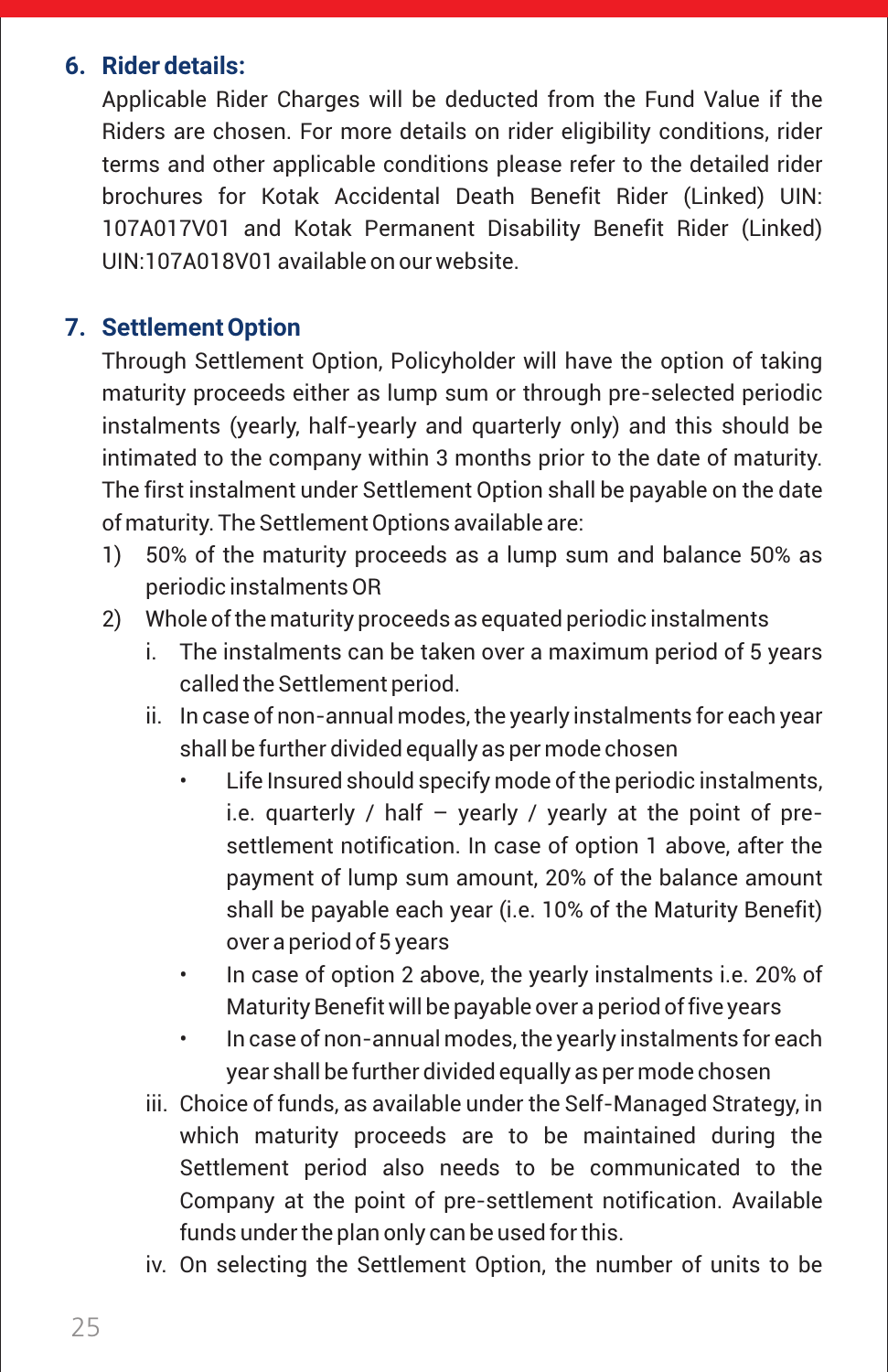liquidated to meet each payment shall depend on the respective fund NAVs as on the date of each payment. First instalment shall be paid on the date of maturity along with the lump sum if any.

- v. During the settlement period, the investment risk in the investment portfolio is borne by the Policyholder or Life Insured. Thus there is a possibility that the Fund Value can grow or deplete during the Settlement period and the return/risk of such movement will be borne by the Policyholder or Life Insured. Accordingly the Total Benefit payable under the product may vary i.e. the instalment amount payable may be higher or lower than instalment calculated initially.
- vi. Switching between the funds will be allowed during the Settlement Period and the first 12 switches in the Settlement Period are free. Switching Charges will be applicable from the  $13<sup>th</sup>$  switch done during the Settlement period.
- vii. Partial Withdrawals will not be allowed during the Settlement Period.
- viii. In case of death of life insured during Settlement period, higher of 105% of total premiums paid or balance Fund Value shall be paid immediately in lump sum and the policy ceases. No other benefit is provided during Settlement Period. Accordingly, mortality charges will be deducted.
- ix. At the end of Settlement Period, on survival of the life insured, the balance of Fund Value, if any will be paid out as one lump sum and the policy will cease thereafter.
- x. Fund Management Charges (FMC), switching charges and the applicable taxes (currently Goods and services tax and cess, as applicable) will be recovered by adjustments to the NAVs of the funds invested in or through deduction of units from the funds. Mortality charge will be also be levied during Settlement Period based on the Sum At Risk. Other charges will not be applicable.
- xi. If the Policyholder requests for pre-closure or the Fund Value is insufficient (due to volatility in the Market or due to charges) to pay the desired amount of instalment, then the balance Fund Value will be payable without levying any charge and the policy will be terminated without levying any other charges.
- xii. In case the Policyholder and the Life Insured are different the above options shall be exercised by the Life Insured.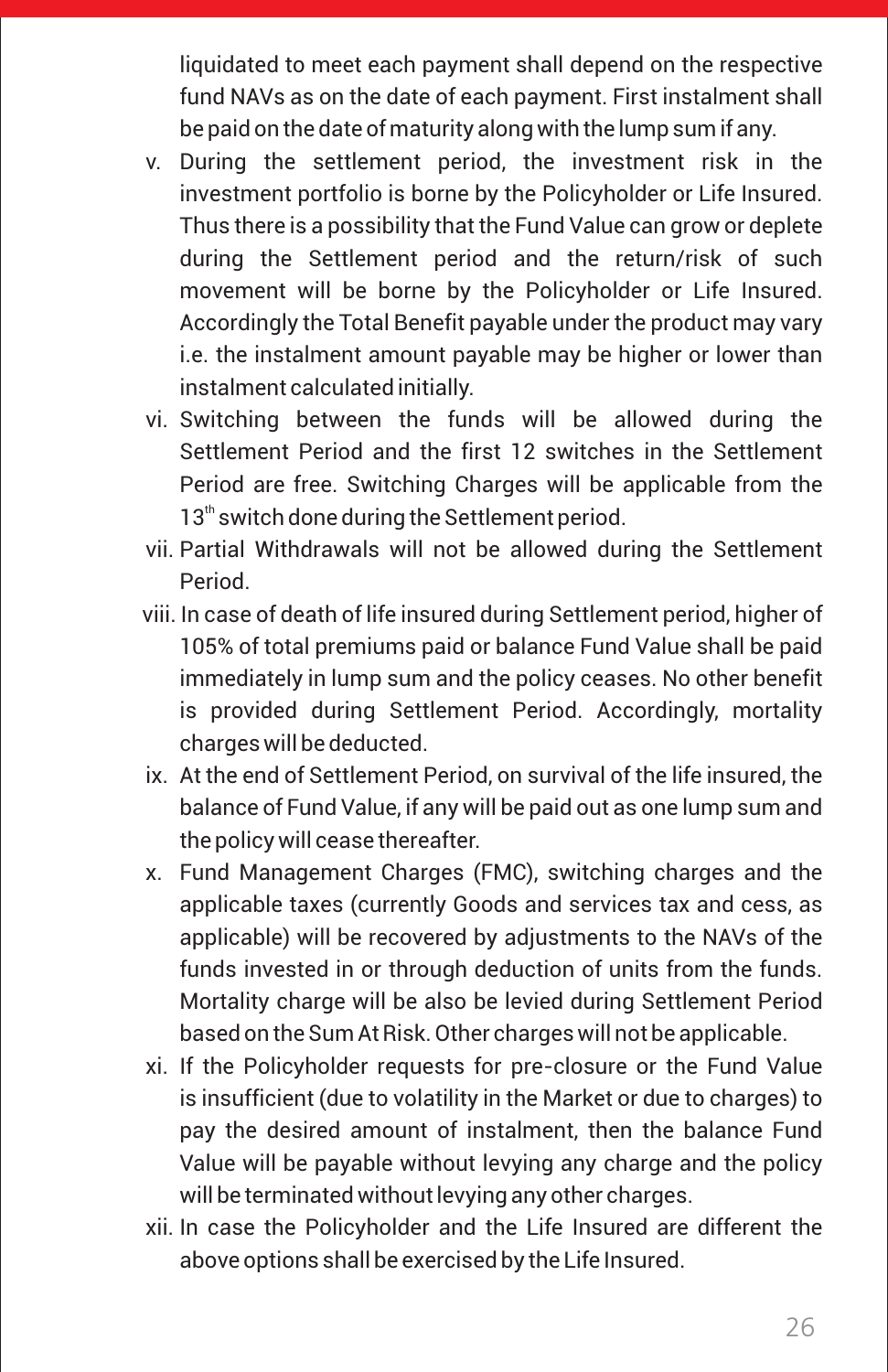- xiii. There is an option of complete withdrawal at any time during the settlement period without levying any charge
- xiv. This option is not available under Rising Star and Retire Rich.

### **8. Policy Loans**

Loans are not available under this plan.

### **9. Maximum Charge Level**

Kotak Life Insurance reserves its right to impose charges not beyond the level mentioned below (Subject to IRDAI approval):

- The miscellaneous, partial withdrawal and switching charges may be increased to a maximum of  $\bar{\bar{\tau}}$  500
- Policy Administration charges and Mortality charges are guaranteed for the term of the policy
- The maximum Fund Management Charge applicable for this product except for Discontinued Policy Fund is 1.35% per annum. The maximum Fund Management Charge applicable for Discontinued Policy Fund is 0.50% per annum

### **10. Nomination & Assignment**

**Nomination** will be allowed under the plan as per Section 39 of the Insurance Act, 1938 as amended from time to time.

**Assignment** is allowed in this plan as per Section 38 of the Insurance Act, 1938 as amended from time to time.

#### **11. Free Look Period**

In case policyholder is not agreeable to any of the provisions stated in the Policy, then he/she has the option of returning the Policy, stating the reasons thereof within 15 days (30 Days in case of electronic policies and policies obtained through Distance Marketing\* mode) from the date of receipt of the policy document wherein the policyholder may choose to return the policy document, stating the reasons thereof within 15 days / 30 days of receipt if s/he is not agreeable with any of the terms and conditions of the plan. Should s/he choose to return the policy document, s/he shall be entitled to a refund of the non-allocated premium plus charges levied by cancellation of units plus fund value at the date of cancellation after deducting proportionate risk charges, stamp duty and cost of medical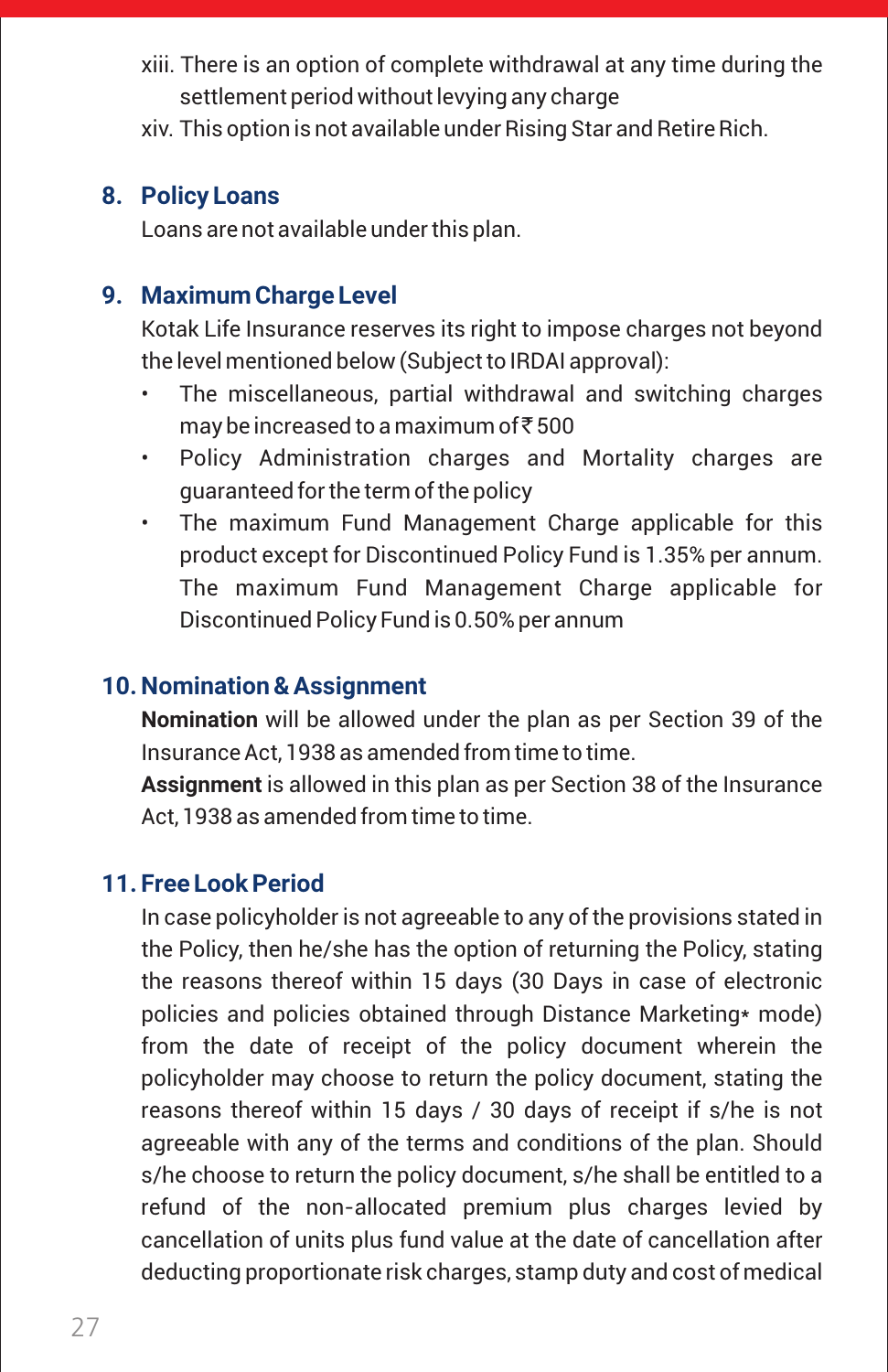examination, if any. In addition to above, Free Look Provision as per the base policy is also applicable on the Riders. The Rider stands cancelled when the Free Look Provision of the base policy is exercised.

A policy once returned shall not be revived, reinstated or restored at any point of time and a new proposal will have to be made for a new policy.

\*Distance Marketing includes every activity of solicitation (including lead generation) and sale of insurance products through the following modes: (i) Voice mode, which includes telephone calling (ii) Short Messaging service (SMS) (iii) Electronic mode which includes e-mail, internet and interactive television (DTH) (iv) Physical mode which includes direct postal mail and newspaper & magazine inserts. (v) Solicitation through any means of communication other than in person.

### **12. Suicide Exclusion**

In case of death due to suicide within 12 months from the date of commencement of the policy or from the date of revival of the policy, as applicable, the nominee or the beneficiary of the policyholder shall be entitled to the fund value, as available on the date of intimation of death.

In the event of the Life Insured committing suicide within 12 months from the date of revival of the policy, when the revival is done within 6 months from the date of discontinuance, Suicide Exclusion shall not be applicable and the Death Benefit under the product shall be payable.

However, in case of suicide within 12 months from the date of revival, when the revival is done after 6 months from the date of discontinuance, only the fund value as on the date of intimation of death is payable. Further, any charges other than Fund Management Charges (FMC) and guarantee charges recovered subsequent to the date of death shall be added back to the Fund Value as available on date of intimation of death.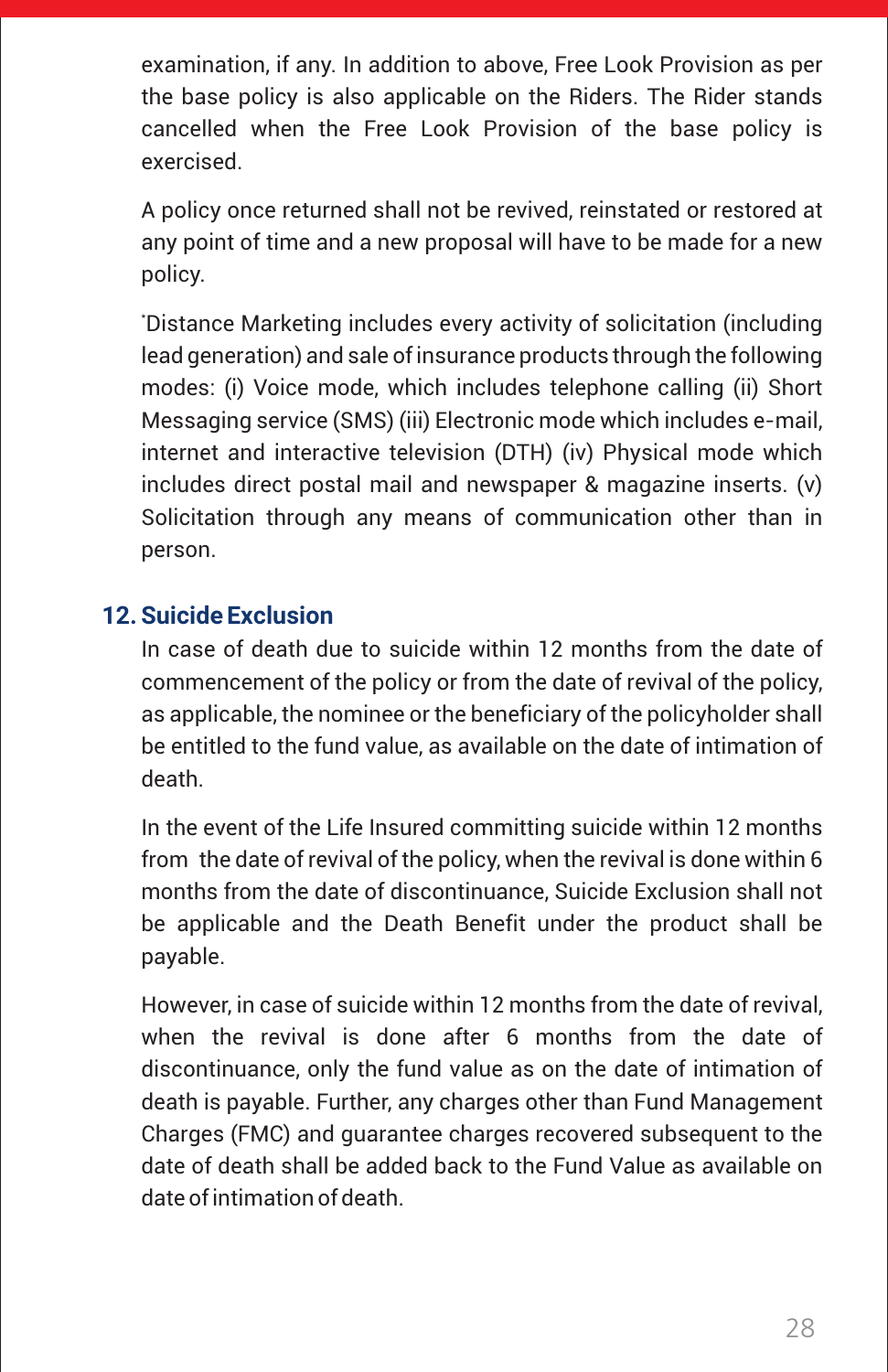### **13. Fund NAV's**

NAV of a fund is calculated and published in financial newspapers on each business day. Net Asset Value (NAV) of a Unit Linked Fund shall be calculated as follows:

Net Asset Value (NAV) = "(Market Value of Investments held by the fund + Value of Any Current Assets - Value of any Current Liabilities & Provisions, if any) divided by the number of units existing at valuation date (before creation / redemption of any units)"

- In respect of funds switched or premiums received by the insurer along with a local cheque or a demand draft payable at par at the place where the premium is received, up to 3.00 p.m., the closing NAV of the day on which premium is received shall be applicable.
- In respect of funds switched or premiums received by the insurer along with a local cheque or a demand draft payable at par at the place where the premium is received, after 3 p.m., the closing NAV of the next business day shall be applicable.
- In respect of premiums received with outstation cheques/demand drafts at the place where the premium is received, the closing NAV of the day on which cheques/demand draft is realized shall be applicable.
- Having regard to the above, insurer shall ensure that each and every payment instrument is banked with utmost expedition at the first opportunity, given the constraints of banking hours, prudently utilizing every available banking facility (e.g. high value clearing, account transfer etc.) Any loss in NAV incurred on account of delays, shall be made good by the insurer.
- Separate fund allocations must be stipulated.
- NAV's are available on the website for reference.

### **14. Availability of Unit Statement & Annual Statement :**

The policyholder may check the Unit Statement in D02 format available on the Online Policy Manager (OPM) using the prescribed link: https://customer.kotaklifeinsurance.com/ CP/Loginopm.aspx. In order to view the Unit Statement, the Policyholder has to register on Online Policy Manager to generate the Login ID and Password. The annual statement would also be shared with the policyholders at policy anniversary.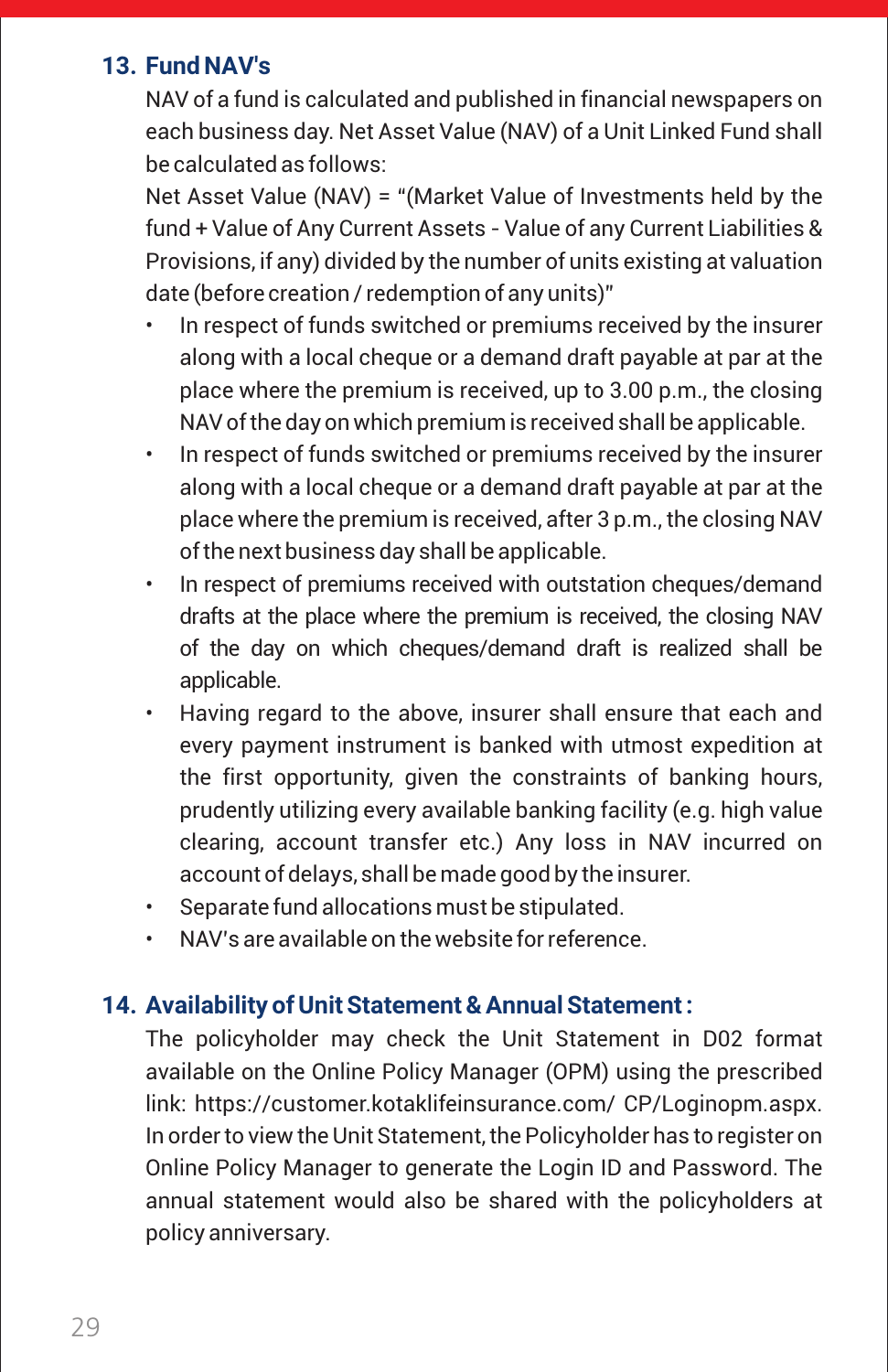### **15. Goods and Services Tax and Cess:**

Goods and Services Tax and Cess, as applicable shall be levied on all applicable charges as per the prevailing tax laws and/or any other laws. In case of any statutory levies, cess, duties etc., as may be levied by the Government of India from time to time, the Company reserves its right to recover such statutory charges from the policyholder(s) by deduction from the Fund Value.

### **16. Availability:**

This product is available to be distributed through Individual Agents, Corporate Agents, Brokers, Insurance Marketing Firms (IMF), Web Aggregators, Direct Marketing, Direct (Salaried) Marketing such as Tele Sales and Direct Sales Force and Online Channel.

#### **17. Vesting in case of minor life:**

If the policy has been taken on the life of a minor, the policy shall automatically vest on him/her with effect from the date of completion of 18 years of age and the Life Insured will become the Policyholder from such date.

### **18. Foreclosure and Termination of policy:**

If the fund value is not sufficient to cover the charges then the policy will be foreclosed and the remaining fund value will be paid to Policyholder.

The policy will terminate at the earliest of any of the below scenarios:

- Date the customer requests for termination of the cover (subject to lock-in period) or
- Date of discontinuance & release of discontinuance payout to the policyholder (subject to lock-in period) or
- Date on which the revival period ends and the policy is not revived by the policyholder or
- For Maximizer and Retire Rich option : Date on which the death claim payment has been made. For Rising Star Option : Incase of Death of the Life Insured where all due premiums are paid till the date of death, the policy still continues till Maturity) or
- On cancellation/ termination of the Policy by Us on grounds of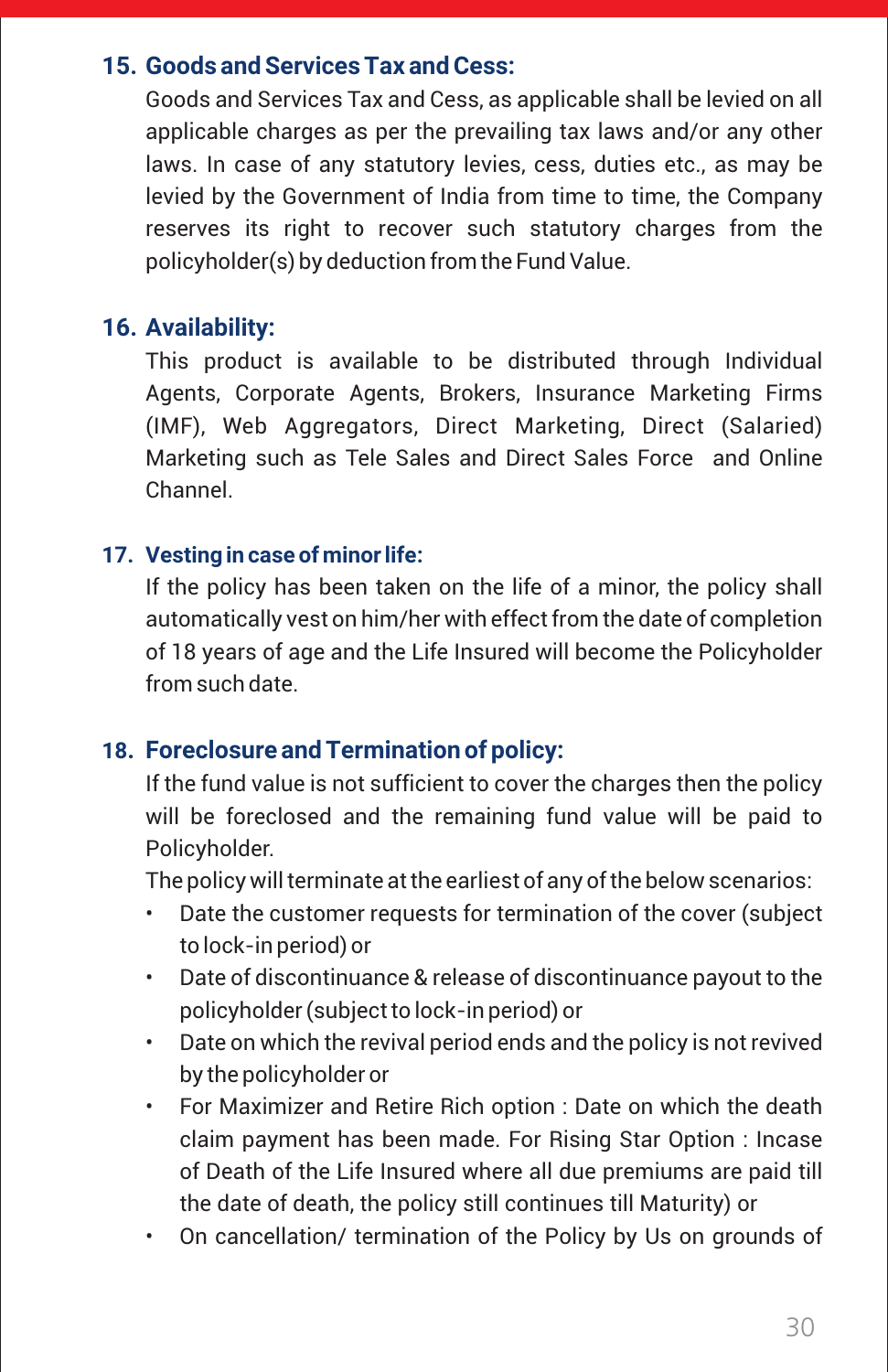misstatement, fraud or non-disclosure established in accordance with Section 45 of the Insurance Act, 1938.

- Date of cancellation of the policy when the policy is in free look period.
- Date on which the policy matures & release of maturity benefit to the policyholder or
- Date on which the last benefit payout under the Settlement Option (if opted for) is paid to the policyholder.

### **19. "Force Majeure Event"**

Means an event by which performance of any of Our obligations are prevented or hindered as a consequence of any act of God, State, strike, lock-out, legislation or restriction by any government or other authority or any circumstance beyond Our control.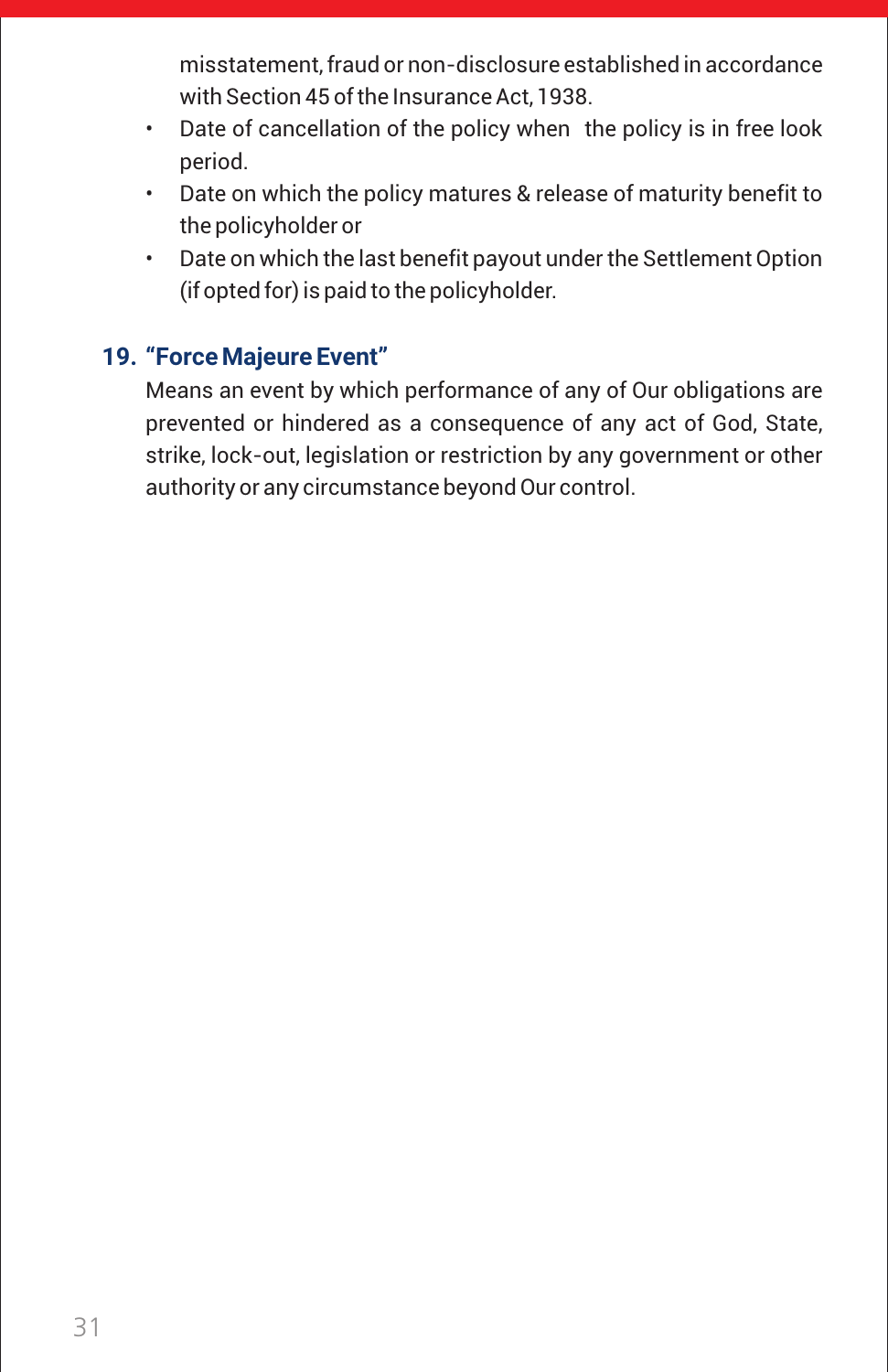#### **RISK FACTORS**

- **• Unit Linked Life Insurance products are different from the traditional insurance products and are subject to the risk factors.**
- **• The premium paid in Unit Linked Life Insurance policies are subject to investment risks associated with capital markets and the NAVs of the units may go up or down based on the performance of fund and factors influencing the capital market and the insured is responsible for his/her decisions.**
- **• Kotak Mahindra Life Insurance Company Ltd. is only the name of the Insurance Company and Kotak e-Invest is only the name of the unit linked life insurance contract and does not in any way indicate the quality of the contract, its future prospects or returns.**
- **• The various funds offered under this contract are the names of the funds and do not in any way indicate the quality of these funds, their future prospects and returns.**
- **• The past performance of other Funds of the Company is not necessarily indicative of the future performance of the funds.**
- **• Please know the associated risks and the applicable charges (along with the possibility of increase in charges), from your Insurance Agent / Corporate Agent / Insurance Broker / Intermediary or policy document of the insurer.**
- **• All benefits payable under the Policy are subject to the Tax Laws and other financial enactments, as they exist from time to time.**

**Extract of Sections 41 of the Insurance Act, 1938 as amended from time to time states:**

**(1) No person shall allow or offer to allow, either directly or indirectly, as an inducement to any person to take or renew or continue an insurance in respect of any kind of risk relating to lives or property in India, any rebate of the whole or part of the commission payable or any rebate of the premium shown on the policy, nor shall any person taking out or renewing or continuing a policy accept any rebate, except such rebate as may be allowed in accordance with the published prospectuses or tables of the insurer.**

**(2) Any person making default in complying with the provisions of this section shall be liable for a penalty which may extend to ten lakh rupees.**